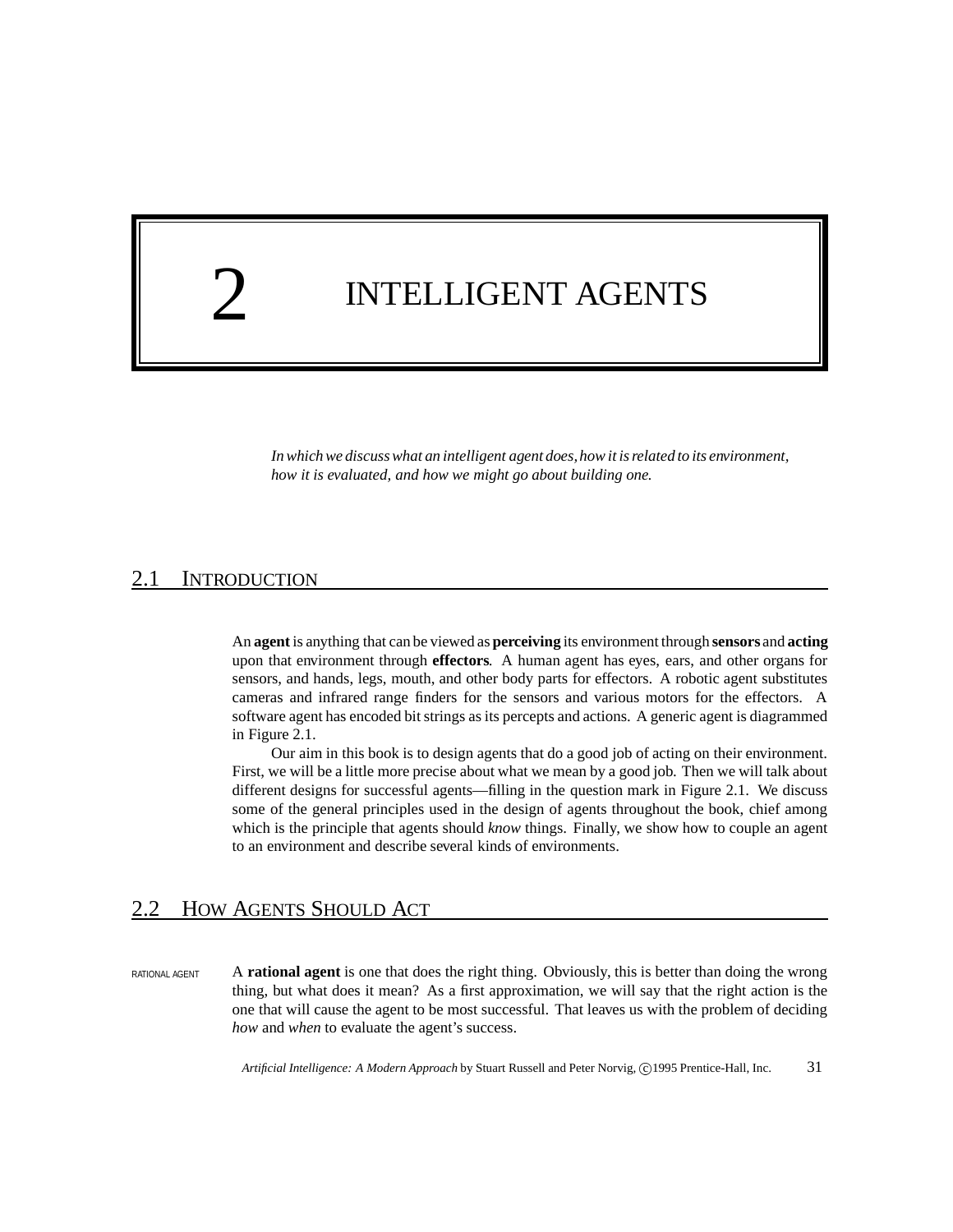

PERFORMANCE

We use the term **performance measure** for the *how*—the criteria that determine how successful an agent is. Obviously, there is not one fixed measure suitable for all agents. We could ask the agent for a subjective opinion of how happy it is with its own performance, but some agents would be unable to answer, and others would delude themselves. (Human agents in particular are notorious for "sour grapes"—saying they did not really want something after they are unsuccessful at getting it.) Therefore, we will insist on an objective performance measure imposed by some authority. In other words, we as outside observers establish a standard of what it means to be successful in an environment and use it to measure the performance of agents.

As an example, consider the case of an agent that is supposed to vacuum a dirty floor. A plausible performance measure would be the amount of dirt cleaned up in a single eight-hour shift. A more sophisticated performance measure would factor in the amount of electricity consumed and the amount of noise generated as well. A third performance measure might give highest marks to an agent that not only cleans the floor quietly and efficiently, but also finds time to go windsurfing at the weekend. $<sup>1</sup>$ </sup>

The *when* of evaluating performance is also important. If we measured how much dirt the agent had cleaned up in the first hour of the day, we would be rewarding those agents that start fast (even if they do little or no work later on), and punishing those that work consistently. Thus, we want to measure performance over the long run, be it an eight-hour shift or a lifetime.

OMNISCIENCE We need to be careful to distinguish between rationality and **omniscience**. An omniscient agent knows the *actual* outcome of its actions, and can act accordingly; but omniscience is impossible in reality. Consider the following example: I am walking along the Champs Elysées one day and I see an old friend across the street. There is no traffic nearby and I'm not otherwise engaged, so, being rational, I start to cross the street. Meanwhile, at 33,000 feet, a cargo door falls off a passing airliner,<sup>2</sup> and before I make it to the other side of the street I am flattened. Was I irrational to cross the street? It is unlikely that my obituary would read "Idiot attempts to cross

<sup>&</sup>lt;sup>1</sup> There is a danger here for those who establish performance measures: you often get what you ask for. That is, if you measure success by the amount of dirt cleaned up, then some clever agent is bound to bring in a load of dirt each morning, quickly clean it up, and get a good performance score. What you really want to measure is how clean the floor is, but determining that is more difficult than just weighing the dirt cleaned up.

<sup>2</sup> See N. Henderson, "New door latches urged for Boeing 747 jumbo jets," *Washington Post*, 8/24/89.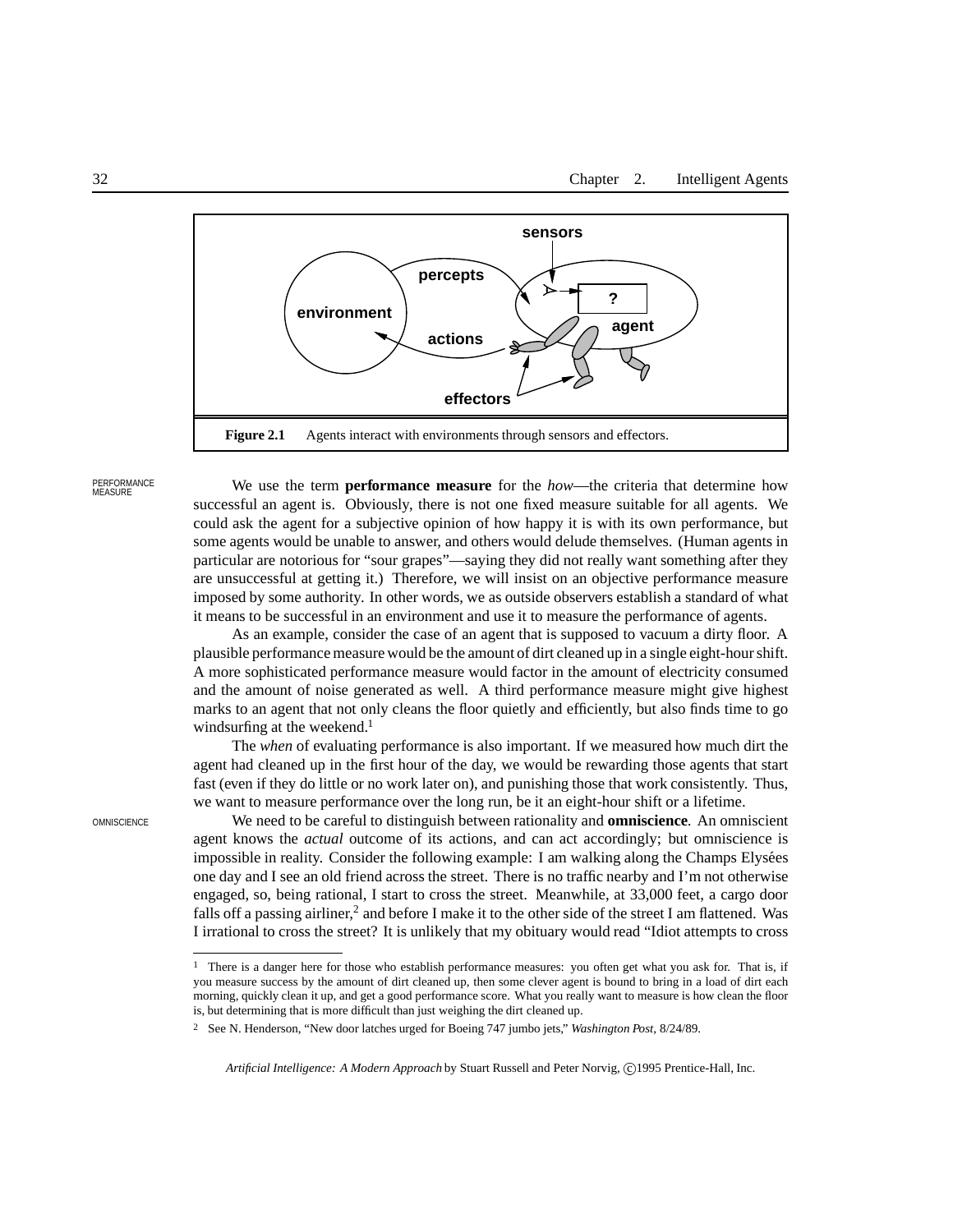street." Rather, this points out that rationality is concerned with *expected* success *given what has been perceived*. Crossing the street was rational because most of the time the crossing would be successful, and there was no way I could have foreseen the falling door. Note that another agent that was equipped with radar for detecting falling doors or a steel cage strong enough to repel them would be more successful, but it would not be any more rational.

In other words, we cannot blame an agent for failing to take into accountsomething it could not perceive, or for failing to take an action (such as repelling the cargo door) that it is incapable of taking. But relaxing the requirement of perfection is not just a question of being fair to agents. The point is that if we specify that an intelligent agent should always do what is *actually* the right thing, it will be impossible to design an agent to fulfill this specification—unless we improve the performance of crystal balls.

In summary, what is rational at any given time depends on four things:

- The performance measure that defines degree of success.
- Everything that the agent has perceived so far. We will call this complete perceptual history PERCEPT SEQUENCE the **percept sequence**.
	- What the agent knows about the environment.
	- The actions that the agent can perform.

**IDEAL RATIONAL**<br>AGENT



This leads to a definition of an **ideal rational agent**: *For each possible percept sequence, an ideal rational agentshould do whatever action is expected to maximize its performance measure, on the basis of the evidence provided by the percept sequence and whatever built-in knowledge the agent has.*

We need to look carefully at this definition. At first glance, it might appear to allow an agent to indulge in some decidedly underintelligent activities. For example, if an agent does not look both ways before crossing a busy road, then its percept sequence will not tell it that there is a large truck approaching at high speed. The definition seems to say that it would be OK for it to cross the road. In fact, this interpretation is wrong on two counts. First, it would not be rational to cross the road: the risk of crossing without looking is too great. Second, an ideal rational agent would have chosen the "looking" action before stepping into the street, because looking helps maximize the expected performance. Doing actions *in order to obtain useful information* is an important part of rationality and is covered in depth in Chapter 16.

The notion of an agent is meant to be a tool for analyzing systems, not an absolute characterization that divides the world into agents and non-agents. Consider a clock. It can be thought of as just an inanimate object, or it can be thought of as a simple agent. As an agent, most clocks always do the right action: moving their hands (or displaying digits) in the proper fashion. Clocks are a kind of degenerate agent in that their percept sequence is empty; no matter what happens outside, the clock's action should be unaffected.

Well, this is not quite true. If the clock and its owner take a trip from California to Australia, the right thing for the clock to do would be to turn itself back six hours. We do not get upset at our clocks for failing to do this because we realize that they are acting rationally, given their lack of perceptual equipment.<sup>3</sup>

<sup>3</sup> One of the authors still gets a small thrill when his computer successfully resets itself at daylight savings time.

*Artificial Intelligence: A Modern Approach* by Stuart Russell and Peter Norvig, ©1995 Prentice-Hall, Inc.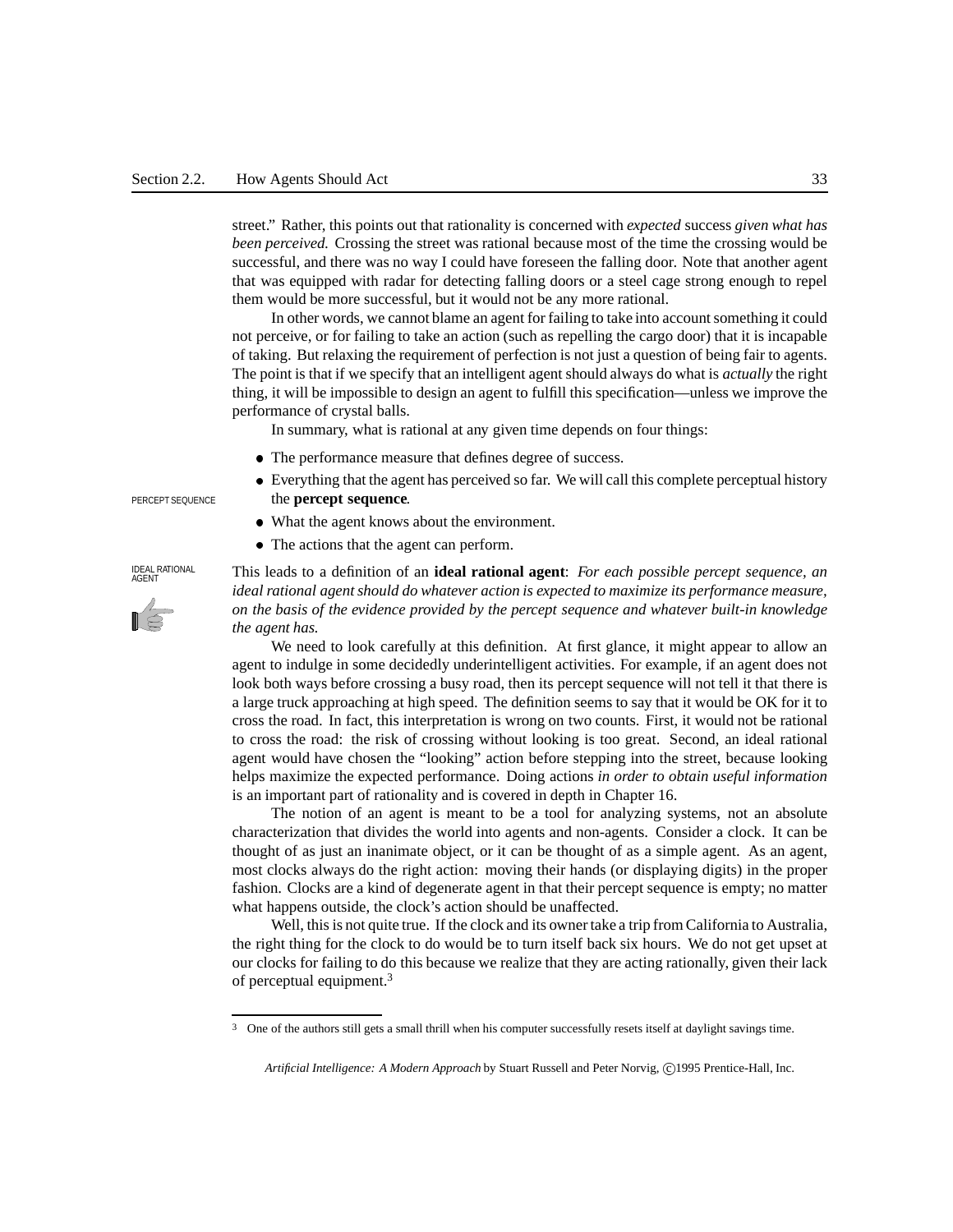#### **The ideal mapping from percept sequences to actions**

Once we realize that an agent's behavior depends only on its percept sequence to date, then we can describe any particular agent by making a table of the action it takes in response to each possible percept sequence. (For most agents, this would be a very long list—infinite, in fact, unless we place a bound on the length of percept sequences we want to consider.) Such a list is called MAPPING a **mapping** from percept sequences to actions. We can, in principle, find out which mapping correctly describes an agent by trying out all possible percept sequences and recording which actions the agent does in response. (If the agent uses some randomization in its computations, then we would have to try some percept sequences several times to get a good idea of the agent's IDEAL MAPPINGS average behavior.) And if mappings describe agents, then **ideal mappings** describe ideal agents. *Specifyingwhich action an agent oughtto take in response to any given perceptsequence provides a design for an ideal agent.*

> This does not mean, of course, that we have to create an explicit table with an entry for every possible percept sequence. It is possible to define a specification of the mapping without exhaustively enumerating it. Consider a very simple agent: the square-root function on a calculator. The percept sequence for this agent is a sequence of keystrokes representing a number, and the action is to display a number on the display screen. The ideal mapping is that when the percept is a positive number  $x$ , the right action is to display a positive number  $z$  such that  $z^2 \approx x$ , accurate to, say, 15 decimal places. This specification of the ideal mapping does not require the designer to actually construct a table of square roots. Nor does the square-root function have to use a table to behave correctly: Figure 2.2 shows part of the ideal mapping and a simple program that implements the mapping using Newton's method.

> The square-root example illustrates the relationship between the ideal mapping and an ideal agent design, for a very restricted task. Whereas the table is very large, the agent is a nice, compact program. It turns out that it is possible to design nice, compact agents that implement

| Percept $x$ | Action $z$                                               |                                                                                      |
|-------------|----------------------------------------------------------|--------------------------------------------------------------------------------------|
| 1.0         | 1.000000000000000                                        | function $SORT(x)$                                                                   |
| 1.1         | 1.048808848170152                                        | $z \leftarrow 1.0$ /* initial guess */                                               |
| 1.2         | 1.095445115010332                                        | <b>repeat until</b> $ z^2 - x  < 10^{-15}$                                           |
| 1.3         | 1.140175425099138                                        | $z \leftarrow z - (z^2 - x)/(2z)$                                                    |
| 1.4         | 1.183215956619923                                        |                                                                                      |
| 1.5         | 1.224744871391589                                        | end                                                                                  |
| 1.6         | 1.264911064067352                                        | return $z$                                                                           |
| 1.7         | 1.303840481040530                                        |                                                                                      |
| 1.8         | 1.341640786499874                                        |                                                                                      |
| 1.9         | 1.378404875209022                                        |                                                                                      |
|             |                                                          |                                                                                      |
|             |                                                          |                                                                                      |
| Figure 2.2  | corresponding program that implements the ideal mapping. | Part of the ideal mapping for the square-root problem (accurate to 15 digits), and a |

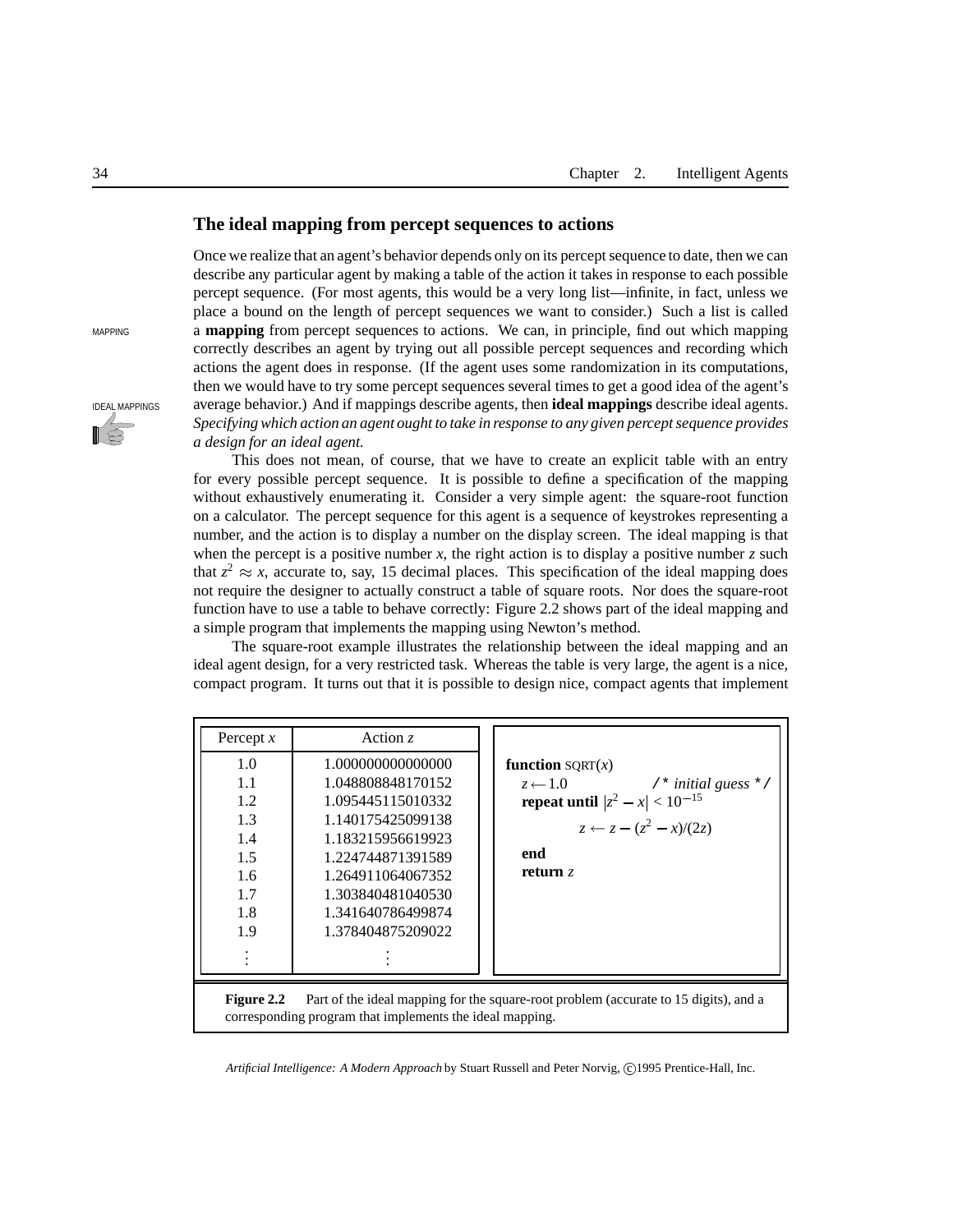the ideal mapping for much more general situations: agents that can solve a limitless variety of tasks in a limitless variety of environments. Before we discuss how to do this, we need to look at one more requirement that an intelligent agent ought to satisfy.

#### **Autonomy**



knowledge" part. If the agent's actions are based completely on built-in knowledge, such that it AUTONOMY need pay no attention to its percepts, then we say that the agent lacks **autonomy**. For example, if the clock manufacturer was prescient enough to know that the clock's owner would be going to Australia at some particular date, then a mechanism could be built in to adjust the hands automatically by six hours at just the right time. This would certainly be successful behavior, but the intelligence seems to belong to the clock's designer rather than to the clock itself.

There is one more thing to deal with in the definition of an ideal rational agent: the "built-in

An agent's behavior can be based on both its own experience and the built-in knowledge used in constructing the agent for the particular environment in which it operates. *A system is autonomous*<sup>4</sup> *to the extent that its behavior is determined by its own experience.* It would be too stringent, though, to require complete autonomy from the word go: when the agent has had little or no experience, it would have to act randomly unless the designer gave some assistance. So, just as evolution provides animals with enough built-in reflexes so that they can survive long enough to learn for themselves, it would be reasonable to provide an artificial intelligent agent with some initial knowledge as well as an ability to learn.

Autonomy not only fits in with our intuition, but it is an example of sound engineering practices. An agent that operates on the basis of built-in assumptions will only operate successfully when those assumptions hold, and thus lacks flexibility. Consider, for example, the lowly dung beetle. After digging its nest and laying its eggs, it fetches a ball of dung from a nearby heap to plug the entrance; if the ball of dung is removed from its grasp *en route*, the beetle continues on and pantomimes plugging the nest with the nonexistent dung ball, never noticing that it is missing. Evolution has built an assumption into the beetle's behavior, and when it is violated, unsuccessful behavior results. A truly autonomous intelligent agent should be able to operate successfully in a wide variety of environments, given sufficient time to adapt.

#### 2.3 STRUCTURE OF INTELLIGENT AGENTS

So far we have talked about agents by describing their *behavior*—the action that is performed after any given sequence of percepts. Now, we will have to bite the bullet and talk about how AGENT PROGRAM the insides work. The job of AI is to design the **agent program**: a function that implements the agent mapping from percepts to actions. We assume this program will run on some sort of ARCHITECTURE computing device, which we will call the **architecture**. Obviously, the program we choose has

<sup>4</sup> The word "autonomous" has also come to mean something like "not under the immediate control of a human," as in "autonomous land vehicle." We are using it in a stronger sense.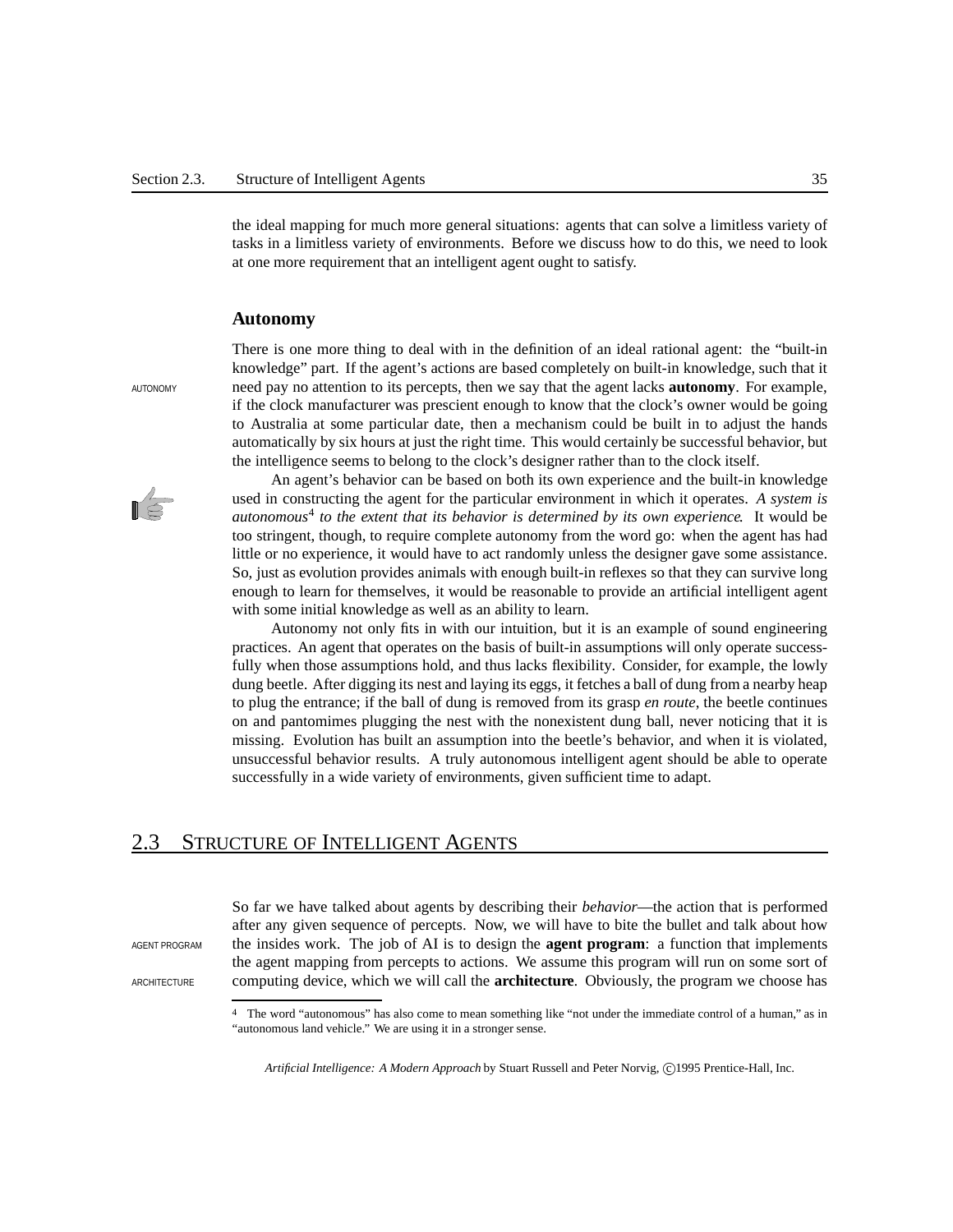to be one that the architecture will accept and run. The architecture might be a plain computer, or it might include special-purpose hardware for certain tasks, such as processing camera images or filtering audio input. It might also include software that provides a degree of insulation between the raw computer and the agent program, so that we can program at a higher level. In general, the architecture makes the percepts from the sensors available to the program, runs the program, and feeds the program's action choices to the effectors as they are generated. The relationship among agents, architectures, and programs can be summed up as follows:

#### *agent* = *architecture* + *program*

Most of this book is about designing agent programs, although Chapters 24 and 25 deal directly with the architecture.

Before we design an agent program, we must have a pretty good idea of the possible percepts and actions, what goals or performance measure the agent is supposed to achieve, and what sort of environment it will operate in.<sup>5</sup> These come in a wide variety. Figure 2.3 shows the basic elements for a selection of agent types.

It may come as a surprise to some readers that we include in our list of agent types some programs that seem to operate in the entirely artificial environment defined by keyboard input and character output on a screen. "Surely," one might say, "this is not a real environment, is it?" In fact, what matters is not the distinction between "real" and "artificial" environments, but the complexity of the relationship among the behavior of the agent, the percept sequence generated by the environment, and the goals that the agent is supposed to achieve. Some "real" environments are actually quite simple. For example, a robot designed to inspect parts as they come by on a conveyer belt can make use of a number of simplifying assumptions: that the lighting is always just so, that the only thing on the conveyer belt will be parts of a certain kind, and that there are only two actions—accept the part or mark it as a reject.

SOFTWARE AGENTS In contrast, some **software agents** (or software robots or **softbots**) exist in rich, unlimited SOFTBOTS domains. Imagine a softbot designed to fly a flight simulator for a 747. The simulator is a very detailed, complex environment, and the software agent must choose from a wide variety of actions in real time. Or imagine a softbot designed to scan online news sources and show the interesting items to its customers. To do well, it will need some natural language processing abilities, it will need to learn what each customer is interested in, and it will need to dynamically change its plans when, for example, the connection for one news source crashes or a new one comes online.

> Some environments blur the distinction between "real" and "artificial." In the ALIVE environment (Maes *et al.*, 1994), software agents are given as percepts a digitized camera image of a room where a human walks about. The agent processes the camera image and chooses an action. The environment also displays the camera image on a large display screen that the human can watch, and superimposes on the image a computer graphics rendering of the software agent. One such image is a cartoon dog, which has been programmed to move toward the human (unless he points to send the dog away) and to shake hands or jump up eagerly when the human makes certain gestures.

<sup>5</sup> For the acronymically minded, we call this the PAGE (Percepts, Actions, Goals, Environment) description. Note that the goals do *not* necessarily have to be represented within the agent; they simply describe the performance measure by which the agent design will be judged.

*Artificial Intelligence: A Modern Approach* by Stuart Russell and Peter Norvig, ©1995 Prentice-Hall, Inc.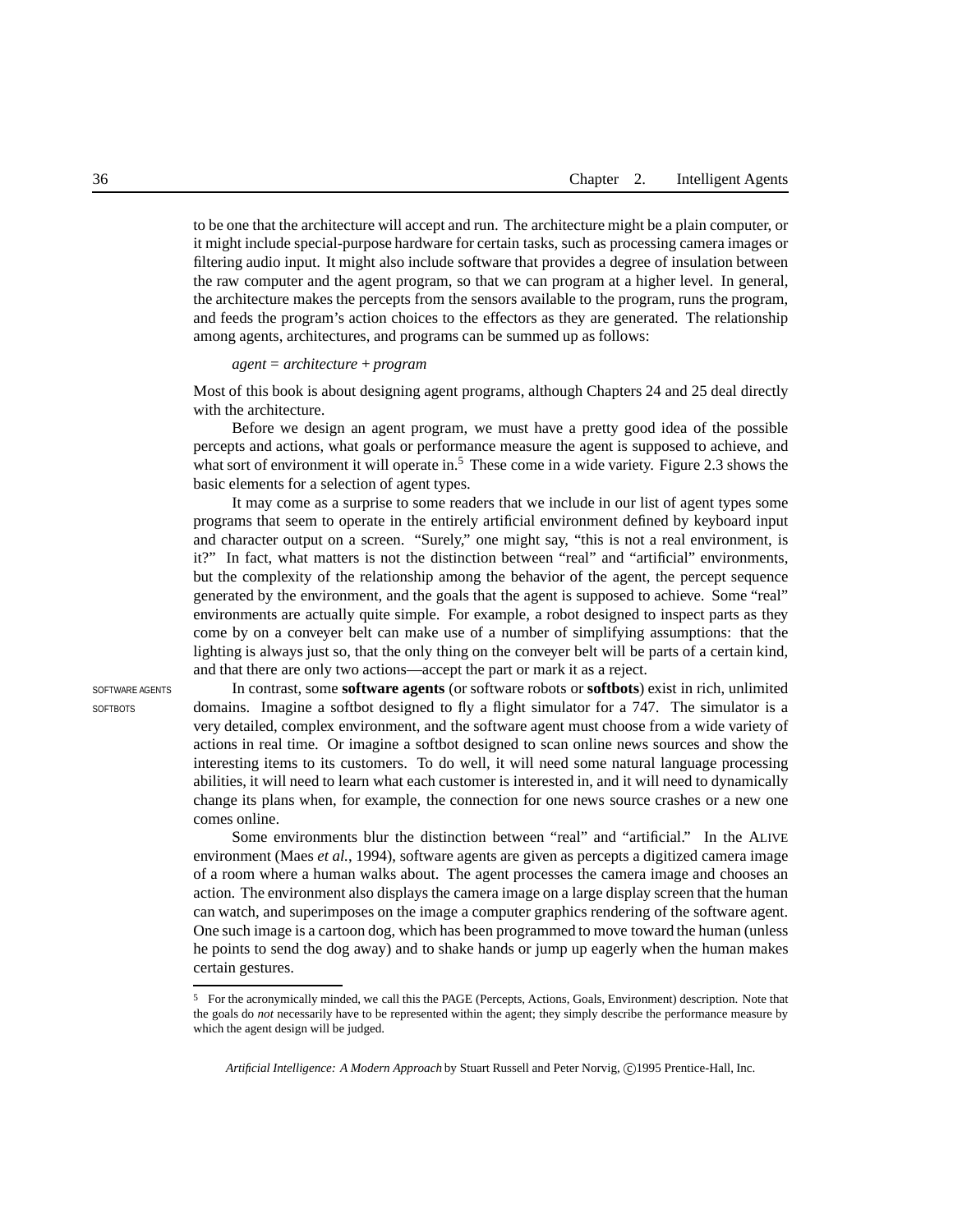| Agent Type                          | Percepts                                             | Actions                                         | Goals                                  | Environment                       |
|-------------------------------------|------------------------------------------------------|-------------------------------------------------|----------------------------------------|-----------------------------------|
| Medical diagnosis<br>system         | Symptoms,<br>findings, patient's<br>answers          | Questions, tests,<br>treatments                 | Healthy patient,<br>minimize costs     | Patient, hospital                 |
| Satellite image<br>analysis system  | Pixels of varying<br>intensity, color                | Print a<br>categorization of<br>scene           | Correct<br>categorization              | Images from<br>orbiting satellite |
| Part-picking robot                  | Pixels of varying<br>intensity                       | Pick up parts and<br>sort into bins             | Place parts in<br>correct bins         | Conveyor belt<br>with parts       |
| Refinery controller                 | Temperature,<br>pressure readings                    | Open, close<br>valves; adjust<br>temperature    | Maximize purity,<br>yield, safety      | Refinery                          |
| <b>Interactive English</b><br>tutor | Typed words                                          | Print exercises.<br>suggestions,<br>corrections | Maximize<br>student's score on<br>test | Set of students                   |
| Figure 2.3                          | Examples of agent types and their PAGE descriptions. |                                                 |                                        |                                   |

The most famous artificial environment is the Turing Test environment, in which the whole point is that real and artificial agents are on equal footing, but the environment is challenging enough that it is very difficult for a software agent to do as well as a human. Section 2.4 describes in more detail the factors that make some environments more demanding than others.

#### **Agent programs**

We will be building intelligent agents throughout the book. They will all have the same skeleton, namely, accepting percepts from an environment and generating actions. The early versions of agent programs will have a very simple form (Figure 2.4). Each will use some internal data structures that will be updated as new percepts arrive. These data structures are operated on by the agent's decision-making procedures to generate an action choice, which is then passed to the architecture to be executed.

There are two things to note about this skeleton program. First, even though we defined the agent mapping as a function from percept *sequences* to actions, the agent program receives only a single percept as its input. Itis up to the agent to build up the perceptsequence in memory, if it so desires. In some environments, it is possible to be quite successful without storing the percept sequence, and in complex domains, it is infeasible to store the complete sequence.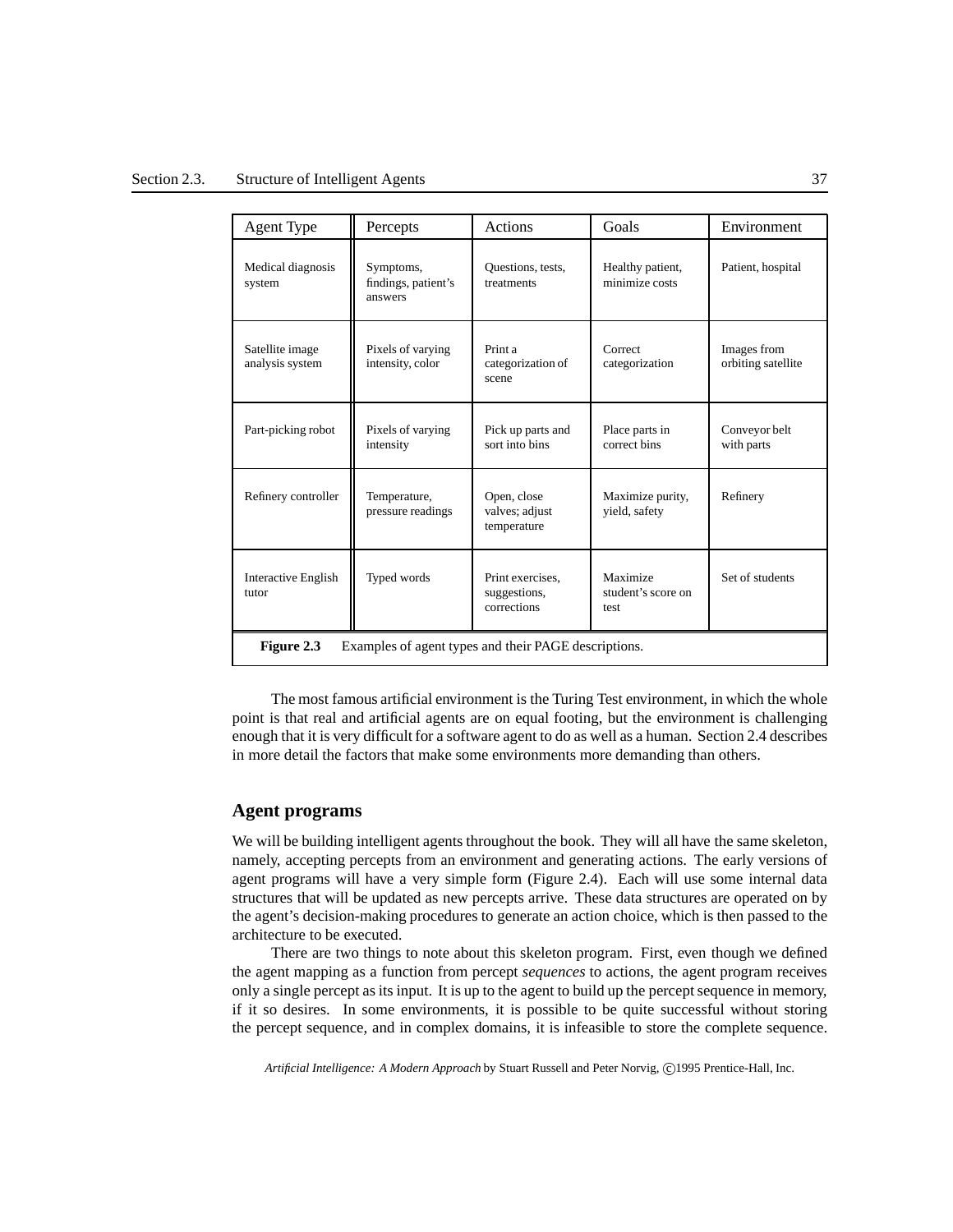**function** SKELETON-AGENT( *percept*) **returns** action **static**: *memory*, the agent's memory of the world  $memory \leftarrow \text{UPDATE-MEMORY}(memory, percept)$  $action ←$ CHOOSE-BEST-ACTION(*memory*)  $memory$  ← UPDATE-MEMORY(*memory*, *action*) **return** *action*

**Figure 2.4** A skeleton agent. On each invocation, the agent's memory is updated to reflect the new percept, the best action is chosen, and the fact that the action was taken is also stored in memory. The memory persists from one invocation to the next.

Second, the goal or performance measure is *not* part of the skeleton program. This is because the performance measure is applied externally to judge the behavior of the agent, and it is often possible to achieve high performance without explicit knowledge of the performance measure (see, e.g., the square-root agent).

#### **Why not just look up the answers?**

sequence and just looks up the best action.

Let us start with the simplest possible way we can think of to write the agent program—a lookup table. Figure 2.5 shows the agent program. It operates by keeping in memory its entire percept sequence, and using it to index into *table*, which contains the appropriate action for all possible percept sequences.

It is instructive to consider why this proposal is doomed to failure:

- 1. The table needed for something as simple as an agent that can only play chess would be about 35<sup>100</sup> entries.
- 2. It would take quite a long time for the designer to build the table.
- 3. The agent has no autonomy at all, because the calculation of best actionsis entirely built-in. So if the environment changed in some unexpected way, the agent would be lost.

```
function TABLE-DRIVEN-AGENT( percept) returns action
static: percepts, a sequence, initially empty
       table, a table, indexed by percept sequences, initially fully specified
append percept to the end of percepts
action LOOKUP( percepts, table)
return action
 Figure 2.5 An agent based on a prespecified lookup table. It keeps track of the percept
```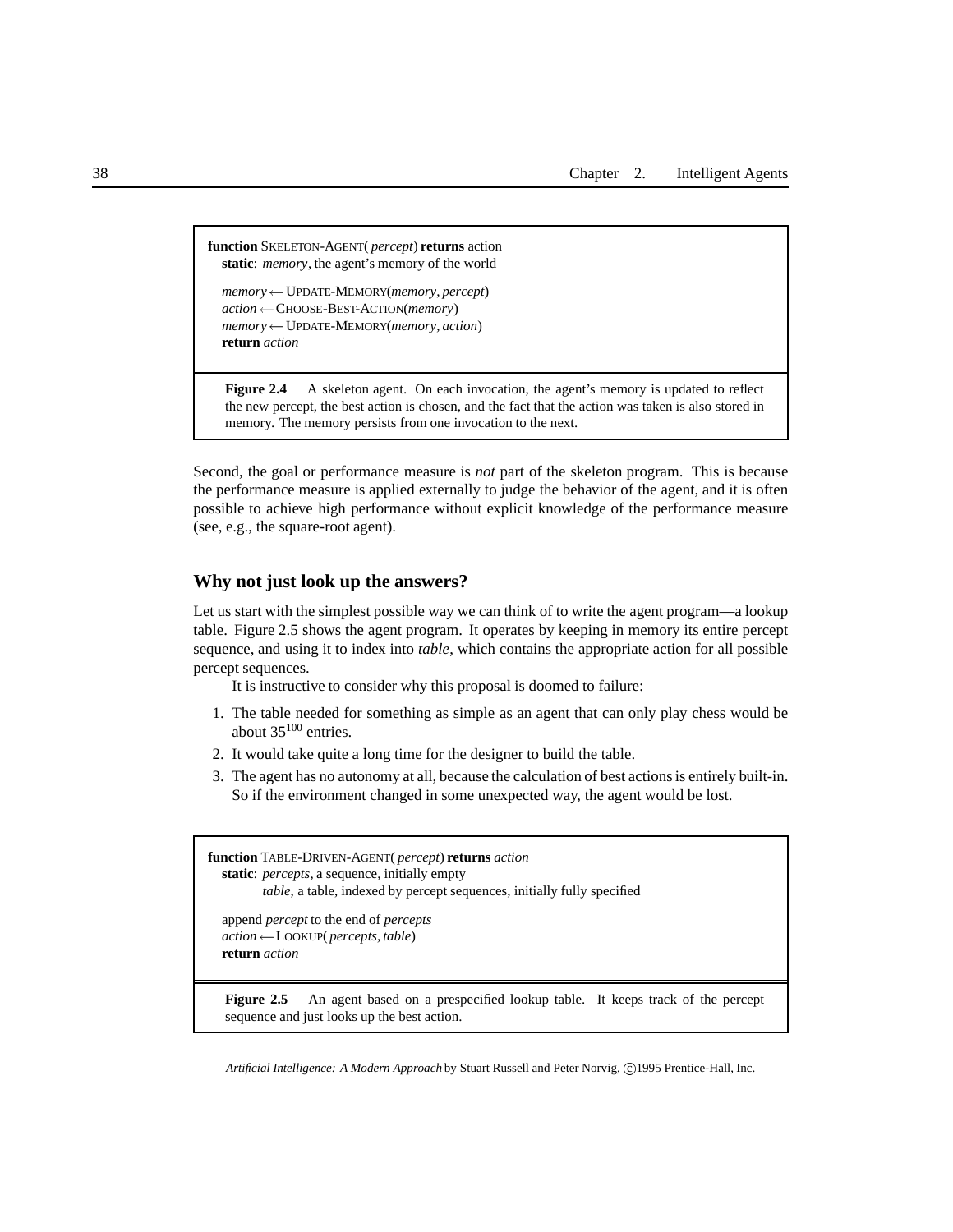4. Even if we gave the agent a learning mechanism as well, so that it could have a degree of autonomy, it would take forever to learn the right value for all the table entries.

Despite all this, TABLE-DRIVEN-AGENT *does* do what we want: it implements the desired agent mapping. Itis not enough to say, "It can't be intelligent;" the point is to understand why an agent that *reasons* (as opposed to looking things up in a table) can do even better by avoiding the four drawbacks listed here.

#### **An example**

At this point, it will be helpful to consider a particular environment, so that our discussion can become more concrete. Mainly because of its familiarity, and because it involves a broad range of skills, we will look at the job of designing an automated taxi driver. We should point out, before the reader becomes alarmed, that such a system is currently somewhat beyond the capabilities of existing technology, although most of the components are available in some form.<sup>6</sup> The full driving task is extremely *open-ended*—there is no limit to the novel combinations of circumstances that can arise (which is another reason why we chose it as a focus for discussion).

We must first think about the percepts, actions, goals and environment for the taxi. They are summarized in Figure 2.6 and discussed in turn.

| Agent Type        | Percepts                                           | Actions                                           | Goals                                                       | Environment                                        |
|-------------------|----------------------------------------------------|---------------------------------------------------|-------------------------------------------------------------|----------------------------------------------------|
| Taxi driver       | Cameras,<br>speedometer, GPS,<br>sonar, microphone | Steer, accelerate,<br>brake, talk to<br>passenger | Safe, fast, legal,<br>comfortable trip.<br>maximize profits | Roads, other<br>traffic, pedestrians,<br>customers |
| <b>Figure 2.6</b> | The taxi driver agent type.                        |                                                   |                                                             |                                                    |

The taxi will need to know where it is, what else is on the road, and how fast it is going. This information can be obtained from the **percepts** provided by one or more controllable TV cameras, the speedometer, and odometer. To control the vehicle properly, especially on curves, it should have an accelerometer; it will also need to know the mechanical state of the vehicle, so it will need the usual array of engine and electrical system sensors. It might have instruments that are not available to the average human driver: a satellite global positioning system (GPS) to give it accurate position information with respect to an electronic map; or infrared or sonar sensors to detect distances to other cars and obstacles. Finally, it will need a microphone or keyboard for the passengers to tell it their destination.

The **actions** available to a taxi driver will be more or lessthe same ones available to a human driver: control over the engine through the gas pedal and control over steering and braking. In addition, it will need output to a screen or voice synthesizer to talk back to the passengers, and perhaps some way to communicate with other vehicles.

<sup>6</sup> See page 26 for a description of an existing driving robot, or look at the conference proceedings on Intelligent Vehicle and Highway Systems (IVHS).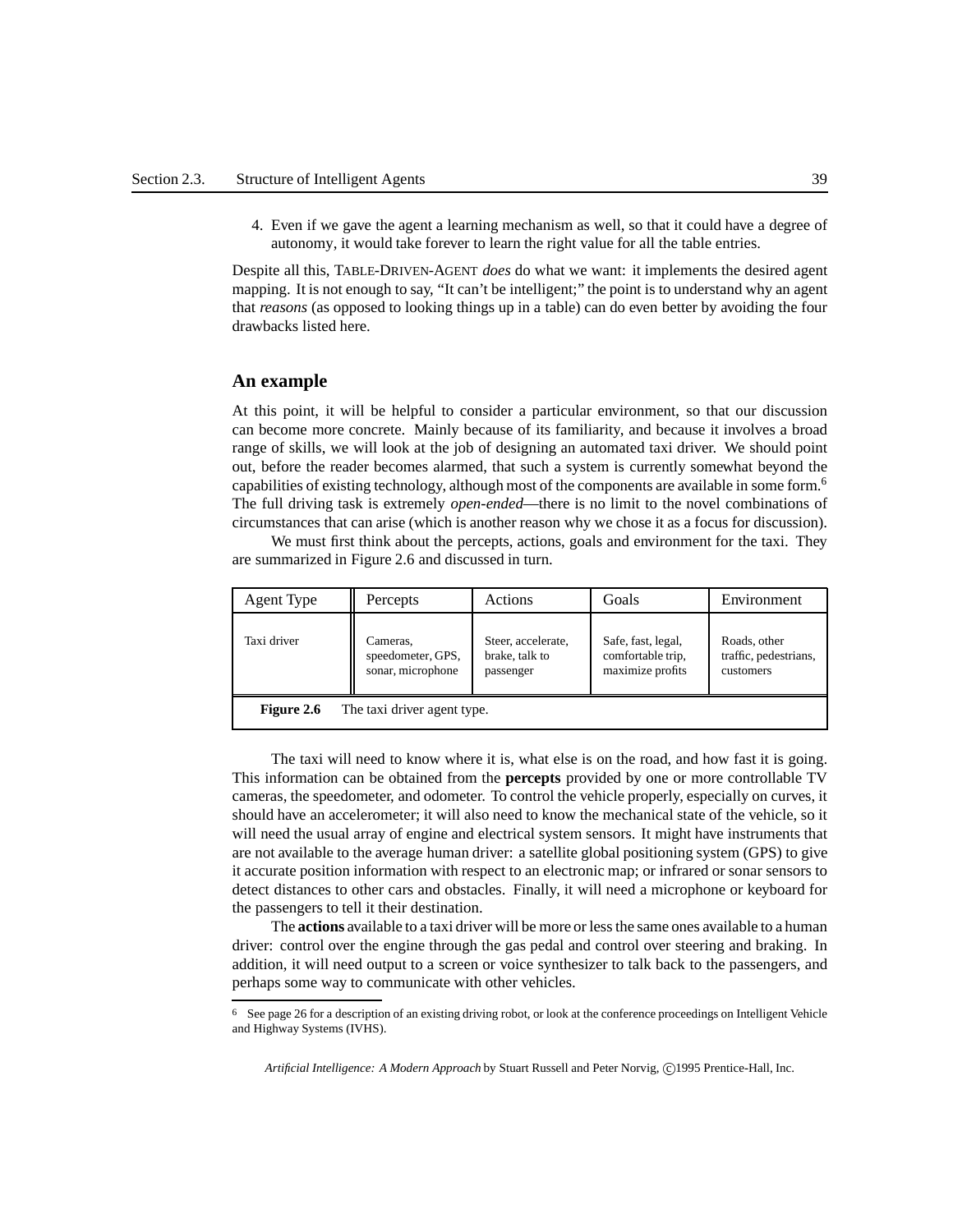What **performance measure** would we like our automated driver to aspire to? Desirable qualities include getting to the correct destination; minimizing fuel consumption and wear and tear; minimizing the trip time and/or cost; minimizing violations of traffic laws and disturbances to other drivers; maximizing safety and passenger comfort; maximizing profits. Obviously,some of these goals conflict, so there will be trade-offs involved.

Finally, were this a real project, we would need to decide what kind of driving **environment** the taxi will face. Should it operate on local roads, or also on freeways? Will it be in Southern California, where snow is seldom a problem, or in Alaska, where it seldom is not? Will it always be driving on the right, or might we want it to be flexible enough to drive on the left in case we want to operate taxis in Britain or Japan? Obviously, the more restricted the environment, the easier the design problem.

Now we have to decide how to build a real program to implement the mapping from percepts to action. We will find that different aspects of driving suggest different types of agent program. We will consider four types of agent program:

- Simple reflex agents
- Agents that keep track of the world
- Goal-based agents
- Utility-based agents

#### **Simple reflex agents**

The option of constructing an explicit lookup table is out of the question. The visual input from a single camera comes in at the rate of 50 megabytes per second (25 frames per second, 1000  $\times$ 1000 pixels with 8 bits of color and 8 bits of intensity information). So the lookup table for an hour would be  $2^{60 \times 60 \times 50M}$  entries.

However, we can summarize portions of the table by noting certain commonly occurring input/output associations. For example, if the car in front brakes, and its brake lights come on, then the driver should notice this and initiate braking. In other words, some processing is done on the visual input to establish the condition we call "The car in front is braking"; then this triggers some established connection in the agent program to the action "initiate braking". We call such a connection a **condition–action rule**<sup>7</sup> written as

CONDITION-ACTION<br>RULE

**if** *car-in-front-is-braking* **then** *initiate-braking*

Humans also have many such connections, some of which are learned responses (as for driving) and some of which are innate reflexes (such as blinking when something approaches the eye). In the course of the book, we will see several different ways in which such connections can be learned and implemented.

Figure 2.7 gives the structure of a simple reflex agent in schematic form, showing how the condition–action rules allow the agent to make the connection from percept to action. (Do not worry if this seems trivial; it gets more interesting shortly.) We use rectangles to denote

<sup>7</sup> Also called **situation–action rules**, **productions**, or **if–then rules**. The last term is also used by some authors for logical implications, so we will avoid it altogether.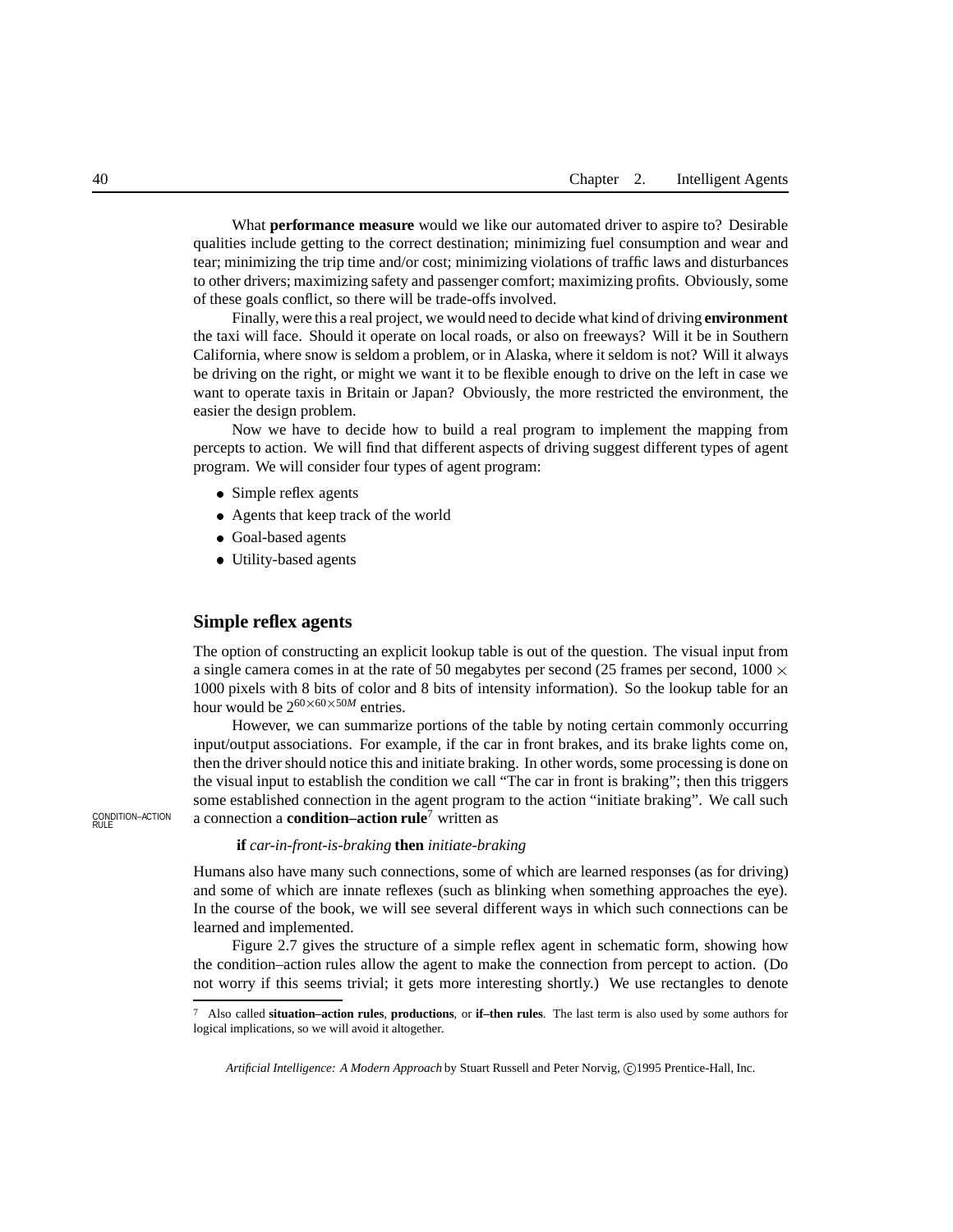



 $rule \leftarrow$  RULE-MATCH(*state, rules*)  $action ← RULE-ACTION[rule]$ **return** *action*

**Figure 2.8** A simple reflex agent. It works by finding a rule whose condition matches the current situation (as defined by the percept) and then doing the action associated with that rule.

the current internal state of the agent's decision process, and ovals to represent the background information used in the process. The agent program, which is also very simple, is shown in Figure 2.8. The INTERPRET-INPUT function generates an abstracted description of the current state from the percept, and the RULE-MATCH function returns the first rule in the set of rules that matches the given state description. Although such agents can be implemented very efficiently (see Chapter 10), their range of applicability is very narrow, as we shall see.

#### **Agents that keep track of the world**

The simple reflex agent described before will work only if the correct decision can be made on the basis of the current percept. If the car in front is a recent model, and has the centrally mounted brake light now required in the United States, then it will be possible to tell if it is braking from a single image. Unfortunately, older models have different configurations of tail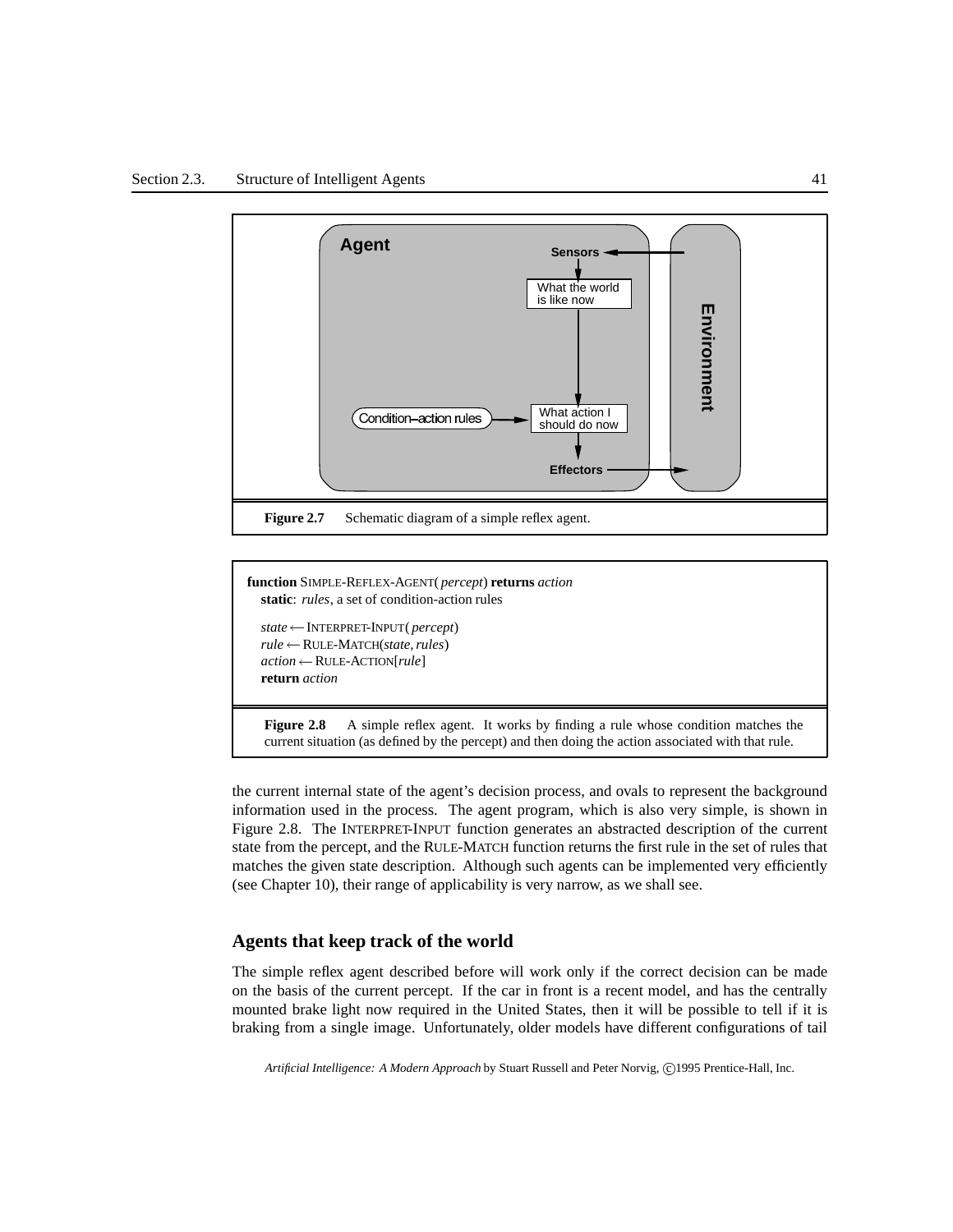lights, brake lights, and turn-signallights, and it is not always possible to tell if the car is braking. Thus, even for the simple braking rule, our driver will have to maintain some sort of **internal** INTERNAL STATE **state** in order to choose an action. Here, the internal state is not too extensive—it just needs the previous frame from the camera to detect when two red lights at the edge of the vehicle go on or off simultaneously.

> Consider the following more obvious case: from time to time, the driver looks in the rear-view mirror to check on the locations of nearby vehicles. When the driver is not looking in the mirror,the vehicles in the next lane are invisible (i.e., the states in which they are present and absent are indistinguishable); but in order to decide on a lane-change maneuver, the driver needs to know whether or not they are there.

> The problem illustrated by this example arises because the sensors do not provide accessto the complete state of the world. In such cases, the agent may need to maintain some internal state information in order to distinguish between world states that generate the same perceptual input but nonetheless are significantly different. Here, "significantly different" means that different actions are appropriate in the two states.

> Updating this internal state information as time goes by requires two kinds of knowledge to be encoded in the agent program. First, we need some information about how the world evolves independently of the agent—for example, that an overtaking car generally will be closer behind than it was a moment ago. Second, we need some information about how the agent's own actions affect the world—for example, that when the agent changes lanes to the right, there is a gap (at least temporarily) in the lane it was in before, or that after driving for five minutes northbound on the freeway one is usually about five miles north of where one was five minutes ago.

> Figure 2.9 gives the structure of the reflex agent, showing how the current percept is combined with the old internal state to generate the updated description of the current state. The agent program is shown in Figure 2.10. The interesting part is the function UPDATE-STATE, which is responsible for creating the new internal state description. As well as interpreting the new percept in the light of existing knowledge about the state, it uses information about how the world evolves to keep track of the unseen parts of the world, and also must know about what the agent's actions do to the state of the world. Detailed examples appear in Chapters 7 and 17.

#### **Goal-based agents**

Knowing about the current state of the environment is not always enough to decide what to do. For example, at a road junction, the taxi can turn left, right, or go straight on. The right decision depends on where the taxi is trying to get to. In other words, as well as a current state description, GOAL the agent needs some sort of **goal** information, which describes situations that are desirable for example, being at the passenger's destination. The agent program can combine this with information about the results of possible actions (the same information as was used to update internal state in the reflex agent) in order to choose actions that achieve the goal. Sometimes this will be simple, when goal satisfaction results immediately from a single action; sometimes, it will be more tricky, when the agent has to consider long sequences of twists and turns to find SEARCH a way to achieve the goal. **Search** (Chapters 3 to 5) and **planning** (Chapters 11 to 13) are the PLANNING subfields of AI devoted to finding action sequences that do achieve the agent's goals.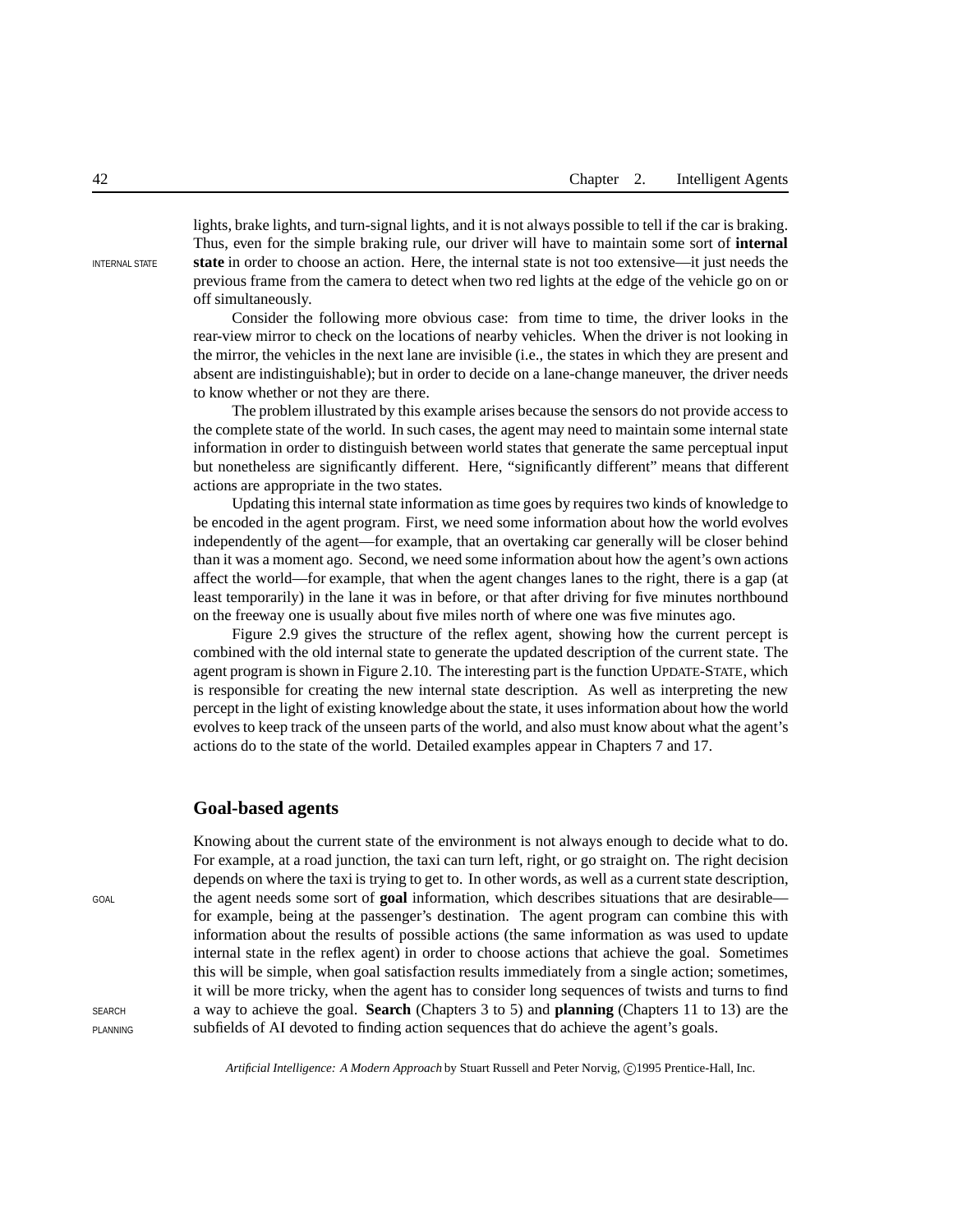

**function** REFLEX-AGENT-WITH-STATE( *percept*) **returns** *action* **static**: *state*, a description of the current world state *rules*, a set of condition-action rules *state* UPDATE-STATE(*state, percept*)  $rule ← RULE-MATCH(state, rules)$  $action \leftarrow RULE-ACTION[rule]$ *state* UPDATE-STATE(*state, action*) **return** *action*

**Figure 2.10** A reflex agent with internal state. It works by finding a rule whose condition matches the current situation (as defined by the percept and the stored internal state) and then doing the action associated with that rule.

Notice that decision–making of this kind is fundamentally different from the condition– action rules described earlier, in that it involves consideration of the future—both "What will happen if I do such-and-such?" and "Will that make me happy?" In the reflex agent designs, this information is not explicitly used, because the designer has precomputed the correct action for various cases. The reflex agent brakes when it sees brake lights. A goal-based agent, in principle, could reason that if the car in front has its brake lights on, it will slow down. From the way the world usually evolves, the only action that will achieve the goal of not hitting other cars is to brake. Although the goal-based agent appears less efficient, it is far more flexible. If it starts to rain, the agent can update its knowledge of how effectively its brakes will operate; this will automatically cause all of the relevant behaviors to be altered to suit the new conditions. For the reflex agent, on the other hand, we would have to rewrite a large number of condition–action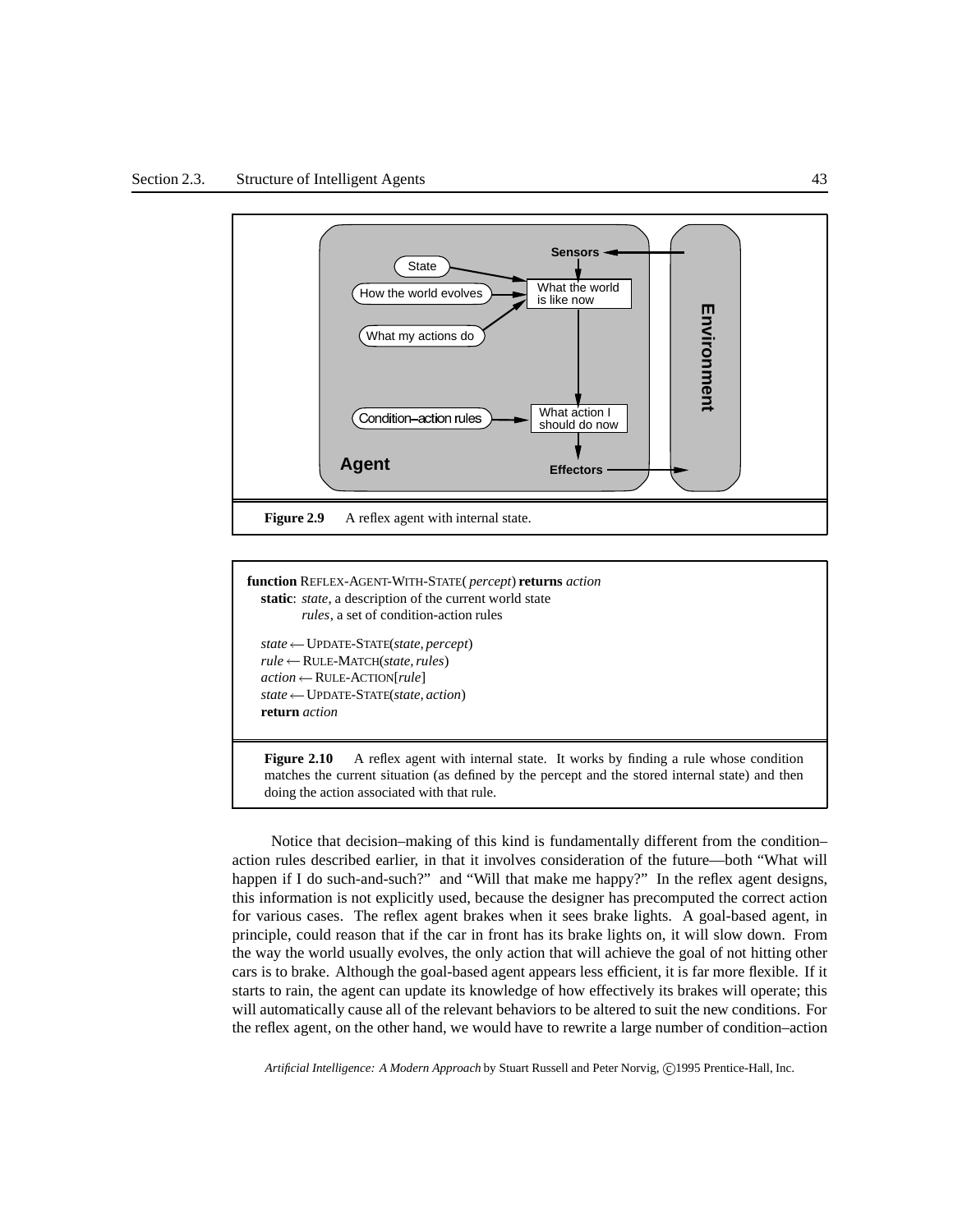rules. Of course, the goal-based agent is also more flexible with respect to reaching different destinations. Simply by specifying a new destination, we can get the goal-based agent to come up with a new behavior. The reflex agent's rules for when to turn and when to go straight will only work for a single destination; they must all be replaced to go somewhere new.

Figure 2.11 shows the goal-based agent's structure. Chapter 13 contains detailed agent programs for goal-based agents.



#### **Utility-based agents**

Goals alone are not really enough to generate high-quality behavior. For example, there are many action sequences that will get the taxi to its destination, thereby achieving the goal, but some are quicker, safer, more reliable, or cheaper than others. Goals just provide a crude distinction between "happy" and "unhappy" states, whereas a more general performance measure should allow a comparison of different world states (or sequences of states) according to exactly how happy they would make the agent if they could be achieved. Because "happy" does not sound very scientific, the customary terminology is to say that if one world state is preferred to another, then it has higher **utility** for the agent.<sup>8</sup>

Utility is therefore a function that maps a state<sup>9</sup> onto a real number, which describes the associated degree of happiness. A complete specification of the utility function allows rational decisions in two kinds of cases where goals have trouble. First, when there are conflicting goals, only some of which can be achieved (for example, speed and safety), the utility function specifies the appropriate trade-off. Second, when there are several goals that the agent can aim for, none

<sup>8</sup> The word "utility" here refers to "the quality of being useful," not to the electric company or water works.

<sup>&</sup>lt;sup>9</sup> Or sequence of states, if we are measuring the utility of an agent over the long run.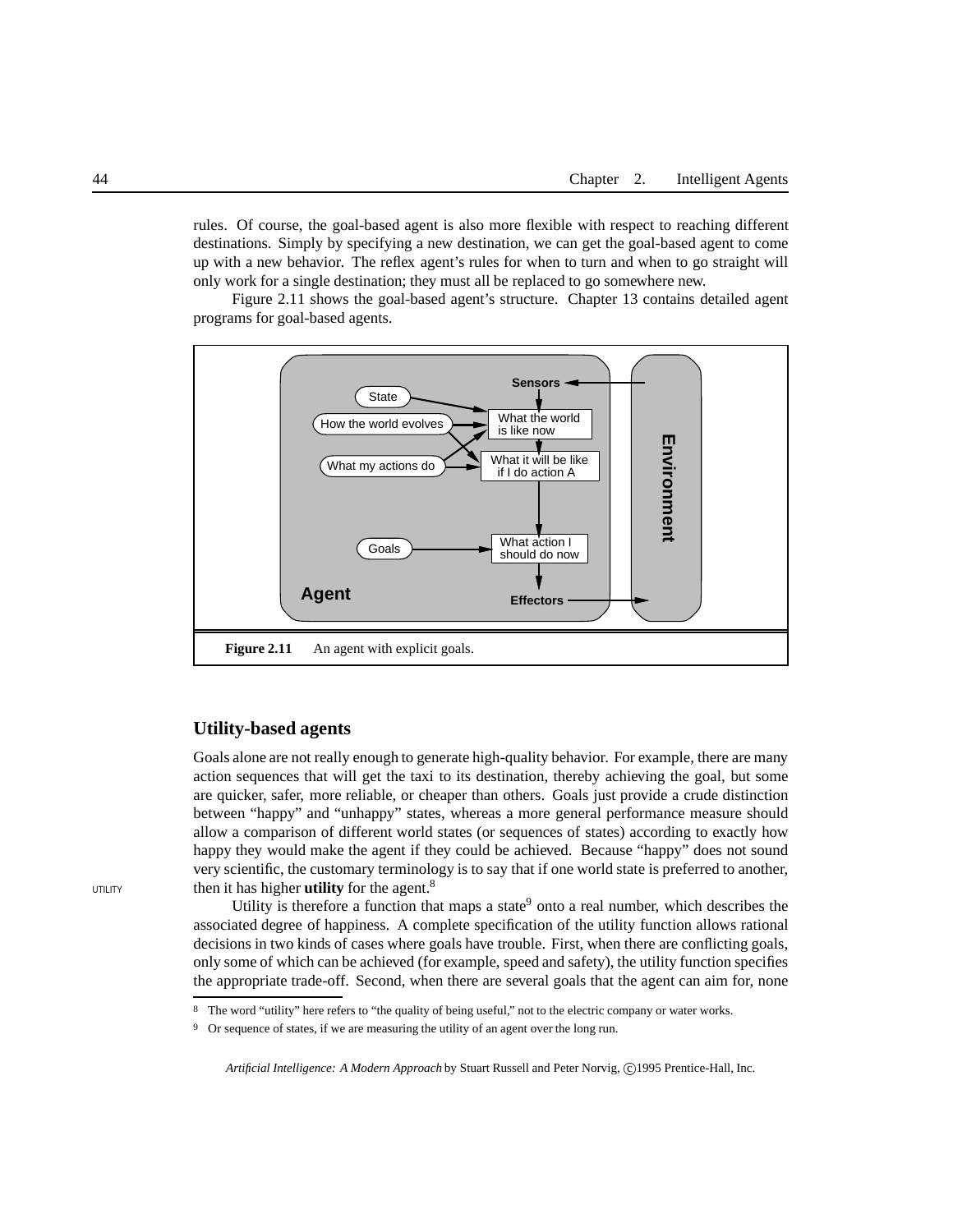of which can be achieved with certainty, utility provides a way in which the likelihood of success can be weighed up against the importance of the goals.

In Chapter 16, we show that any rational agent can be described as possessing a utility function. An agent that possesses an *explicit* utility function therefore can make rational decisions, but may have to compare the utilities achieved by different courses of actions. Goals, although cruder, enable the agent to pick an action right away if it satisfies the goal. In some cases, moreover, a utility function can be translated into a set of goals, such that the decisions made by a goal-based agent using those goals are identical to those made by the utility-based agent.

The overall utility-based agent structure appears in Figure 2.12. Actual utility-based agent programs appear in Chapter 5, where we examine game-playing programs that must make fine distinctions among various board positions; and in Chapter 17, where we tackle the general problem of designing decision-making agents.



#### 2.4 ENVIRONMENTS

In this section and in the exercises at the end of the chapter, you will see how to couple an agent to an environment. Section 2.3 introduced several different kinds of agents and environments. In all cases, however, the nature of the connection between them is the same: actions are done by the agent on the environment, which in turn provides percepts to the agent. First, we will describe the different types of environments and how they affect the design of agents. Then we will describe environment programs that can be used as testbeds for agent programs.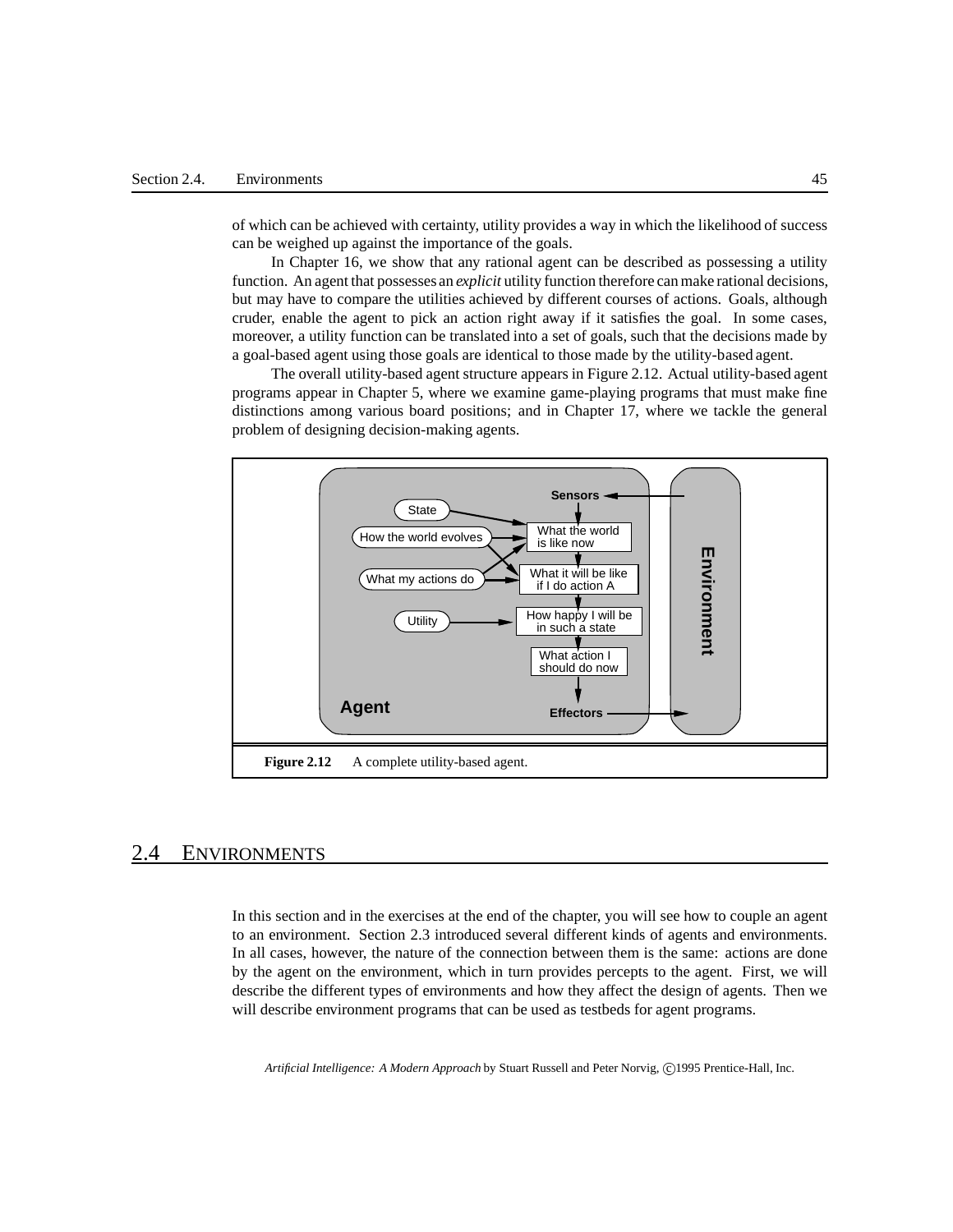### **Properties of environments**

Environments come in several flavors. The principal distinctions to be made are as follows:

| <b>ACCESSIBLE</b>                   | $\diamondsuit$ Accessible vs. inaccessible.<br>If an agent's sensory apparatus gives it access to the complete state of the environment,<br>then we say that the environment is accessible to that agent. An environment is effectively<br>accessible if the sensors detect all aspects that are relevant to the choice of action. An<br>accessible environment is convenient because the agent need not maintain any internal state<br>to keep track of the world.                                                                                                                                                                                                                                       |
|-------------------------------------|-----------------------------------------------------------------------------------------------------------------------------------------------------------------------------------------------------------------------------------------------------------------------------------------------------------------------------------------------------------------------------------------------------------------------------------------------------------------------------------------------------------------------------------------------------------------------------------------------------------------------------------------------------------------------------------------------------------|
| <b>DETERMINISTIC</b>                | $\diamondsuit$ Deterministic vs. nondeterministic.<br>If the next state of the environment is completely determined by the current state and the<br>actions selected by the agents, then we say the environment is deterministic. In principle,<br>an agent need not worry about uncertainty in an accessible, deterministic environment. If<br>the environment is inaccessible, however, then it may <i>appear</i> to be nondeterministic. This<br>is particularly true if the environment is complex, making it hard to keep track of all the<br>inaccessible aspects. Thus, it is often better to think of an environment as deterministic or<br>nondeterministic from the point of view of the agent. |
| <b>EPISODIC</b>                     | $\diamondsuit$ Episodic vs. nonepisodic.<br>In an episodic environment, the agent's experience is divided into "episodes." Each episode<br>consists of the agent perceiving and then acting. The quality of its action depends just on<br>the episode itself, because subsequent episodes do not depend on what actions occur in<br>previous episodes. Episodic environments are much simpler because the agent does not<br>need to think ahead.                                                                                                                                                                                                                                                          |
| <b>STATIC</b><br><b>SEMIDYNAMIC</b> | $\diamondsuit$ Static vs. dynamic.<br>If the environment can change while an agent is deliberating, then we say the environment<br>is dynamic for that agent; otherwise it is static. Static environments are easy to deal with<br>because the agent need not keep looking at the world while it is deciding on an action,<br>nor need it worry about the passage of time. If the environment does not change with the<br>passage of time but the agent's performance score does, then we say the environment is<br>semidynamic.                                                                                                                                                                          |
| <b>DISCRETE</b>                     | $\diamondsuit$ Discrete vs. continuous.<br>If there are a limited number of distinct, clearly defined percepts and actions we say that<br>the environment is discrete. Chess is discrete—there are a fixed number of possible moves<br>on each turn. Taxi driving is continuous—the speed and location of the taxi and the other<br>vehicles sweep through a range of continuous values. <sup>10</sup>                                                                                                                                                                                                                                                                                                    |
|                                     | We will see that different environment types require somewhat different agent programs to deal<br>with them effectively. It will turn out, as you might expect, that the hardest case is <i>inaccessible</i> ,<br>nonepisodic, dynamic, and continuous. It also turns out that most real situations are so complex<br>that whether they are <i>really</i> deterministic is a moot point; for practical purposes, they must be<br>treated as nondeterministic.                                                                                                                                                                                                                                             |

<sup>10</sup> At a fine enough level of granularity, even the taxi driving environment is discrete, because the camera image is digitized to yield discrete pixel values. But any sensible agent program would have to abstract above this level, up to a level of granularity that is continuous.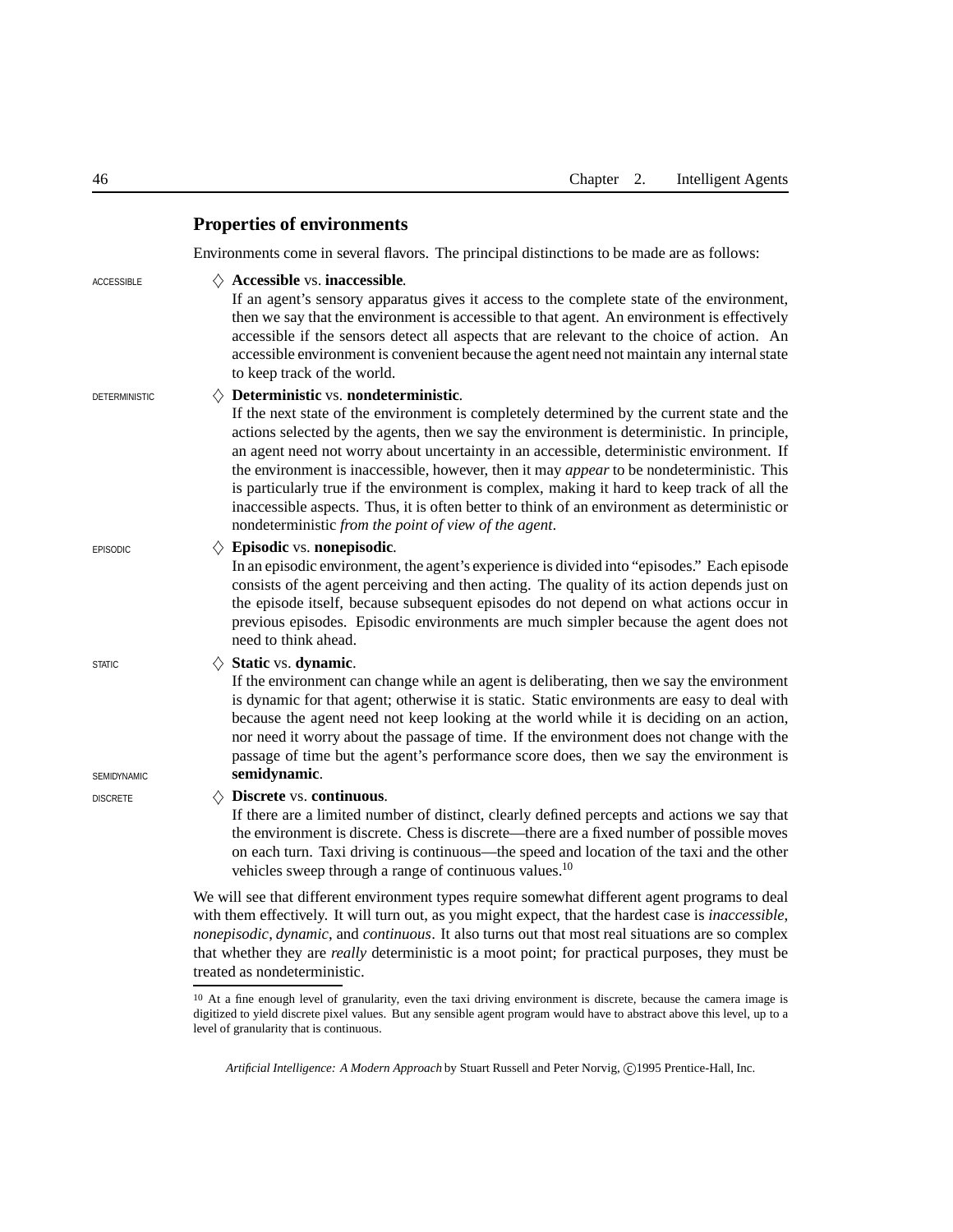Figure 2.13 lists the properties of a number of familiar environments. Note that the answers can change depending on how you conceptualize the environments and agents. For example, poker is deterministic if the agent can keep track of the order of cards in the deck, but it is nondeterministic if it cannot. Also, many environments are episodic at higher levels than the agent's individual actions. For example, a chess tournament consists of a sequence of games; each game is an episode, because (by and large) the contribution of the moves in one game to the agent's overall performance is not affected by the moves in its next game. On the other hand, moves within a single game certainly interact, so the agent needs to look ahead several moves.

| Environment               | Accessible     | Deterministic                                       | Episodic       | <b>Static</b>  | Discrete       |
|---------------------------|----------------|-----------------------------------------------------|----------------|----------------|----------------|
| Chess with a clock        | Yes            | Yes                                                 | N <sub>0</sub> | Semi           | Yes            |
| Chess without a clock     | Yes            | Yes                                                 | N <sub>0</sub> | Yes            | <b>Yes</b>     |
| Poker                     | N <sub>0</sub> | N <sub>0</sub>                                      | N <sub>0</sub> | Yes            | Yes            |
| Backgammon                | Yes            | N <sub>0</sub>                                      | N <sub>0</sub> | Yes            | Yes            |
| Taxi driving              | N <sub>0</sub> | N <sub>0</sub>                                      | N <sub>0</sub> | No             | N <sub>0</sub> |
| Medical diagnosis system  | N <sub>0</sub> | N <sub>0</sub>                                      | N <sub>0</sub> | N <sub>0</sub> | N <sub>0</sub> |
| Image-analysis system     | <b>Yes</b>     | Yes                                                 | Yes            | Semi           | N <sub>0</sub> |
| Part-picking robot        | N <sub>0</sub> | N <sub>0</sub>                                      | Yes            | N <sub>0</sub> | N <sub>0</sub> |
| Refinery controller       | N <sub>0</sub> | N <sub>0</sub>                                      | N <sub>0</sub> | N <sub>0</sub> | N <sub>0</sub> |
| Interactive English tutor | N <sub>0</sub> | N <sub>0</sub>                                      | N <sub>0</sub> | N <sub>0</sub> | Yes            |
| Figure 2.13               |                | Examples of environments and their characteristics. |                |                |                |

#### **Environment programs**

The generic environment program in Figure 2.14 illustrates the basic relationship between agents and environments. In this book, we willfind it convenient for many of the examples and exercises to use an environment simulator that follows this program structure. The simulator takes one or more agents as input and arranges to repeatedly give each agent the right percepts and receive back an action. The simulator then updates the environment based on the actions, and possibly other dynamic processes in the environment that are not considered to be agents (rain, for example). The environment is therefore defined by the initial state and the update function. Of course, an agent that works in a simulator ought also to work in a real environment that provides the same kinds of percepts and accepts the same kinds of actions.

The RUN-ENVIRONMENT procedure correctly exercises the agents in an environment. For some kinds of agents, such as those that engage in natural language dialogue, it may be sufficient simply to observe their behavior. To get more detailed information about agent performance, we insert some performance measurement code. The function RUN-EVAL-ENVIRONMENT, shown in Figure 2.15, does this; it applies a performance measure to each agent and returns a list of the resulting scores. The *scores* variable keeps track of each agent's score.

In general, the performance measure can depend on the entire sequence of environment states generated during the operation of the program. Usually, however, the performance measure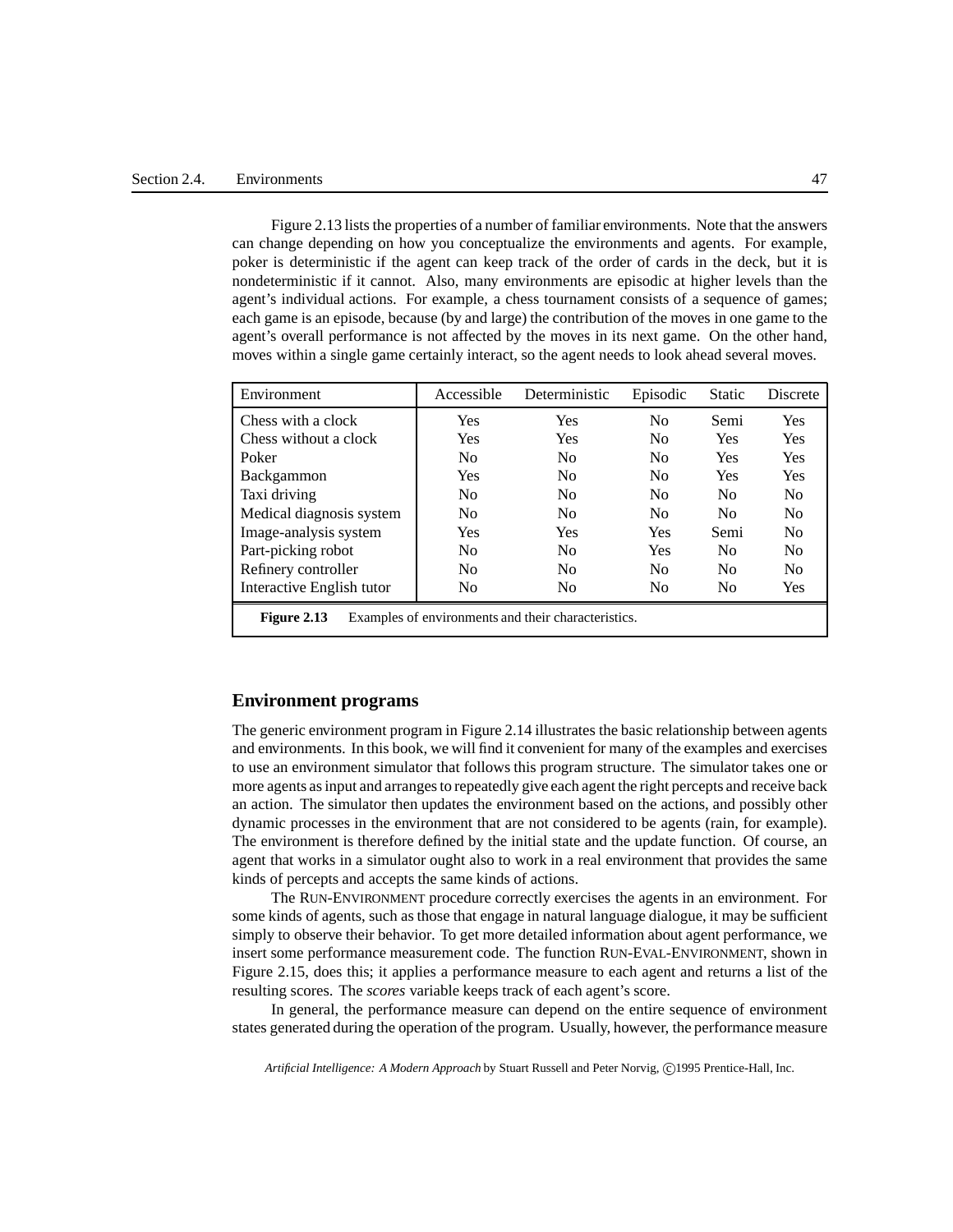| <b>procedure</b> RUN-ENVIRONMENT(state, UPDATE-FN, agents, termination)<br><b>inputs</b> : <i>state</i> , the initial state of the environment<br>UPDATE-FN, function to modify the environment<br><i>agents</i> , a set of agents<br><i>termination</i> , a predicate to test when we are done |
|-------------------------------------------------------------------------------------------------------------------------------------------------------------------------------------------------------------------------------------------------------------------------------------------------|
| repeat                                                                                                                                                                                                                                                                                          |
| for each <i>agent</i> in <i>agents</i> do                                                                                                                                                                                                                                                       |
| $PERCEPT[agent] \leftarrow GET-PERCEPT(agent, state)$                                                                                                                                                                                                                                           |
| end                                                                                                                                                                                                                                                                                             |
| for each <i>agent</i> in <i>agents</i> do                                                                                                                                                                                                                                                       |
| $\text{ACTION}[agent] \leftarrow \text{PROGRAM}[agent](\text{PERCEPT}[agent])$                                                                                                                                                                                                                  |
| end                                                                                                                                                                                                                                                                                             |
| $state \leftarrow \text{UPDATE-FN}(actions, agents, state)$                                                                                                                                                                                                                                     |
| <b>until</b> termination(state)                                                                                                                                                                                                                                                                 |

**Figure** 2.14 The basic environment simulator program. It gives each agent its percept, gets an action from each agent, and then updates the environment.

```
function RUN-EVAL-ENVIRONMENT(state, UPDATE-FN, agents,
                             termination, PERFORMANCE-FN) returns scores
local variables: scores, a vector the same size as agents, all 0
repeat
   for each agent in agents do
      PERCEPT[agent] ← GET-PERCEPT(agent,state)
   end
   for each agent in agents do
      ACTION[agent] ← PROGRAM[agent](PERCEPT[agent])
   end
   state \leftarrow \text{UPDATE-FN}(actions, agents, state)scores \leftarrow PERFORMANCE-FN(scores, agents, state)
until termination(state)
return scores /* change */
```
**Figure 2.15** An environment simulator program that keeps track of the performance measure for each agent.

works by a simple accumulation using either summation, averaging, or taking a maximum. For example, if the performance measure for a vacuum-cleaning agent is the total amount of dirt cleaned in a shift, *scores* will just keep track of how much dirt has been cleaned up so far.

RUN-EVAL-ENVIRONMENT returns the performance measure for a a single environment, defined by a single initial state and a particular update function. Usually, an agent is designed to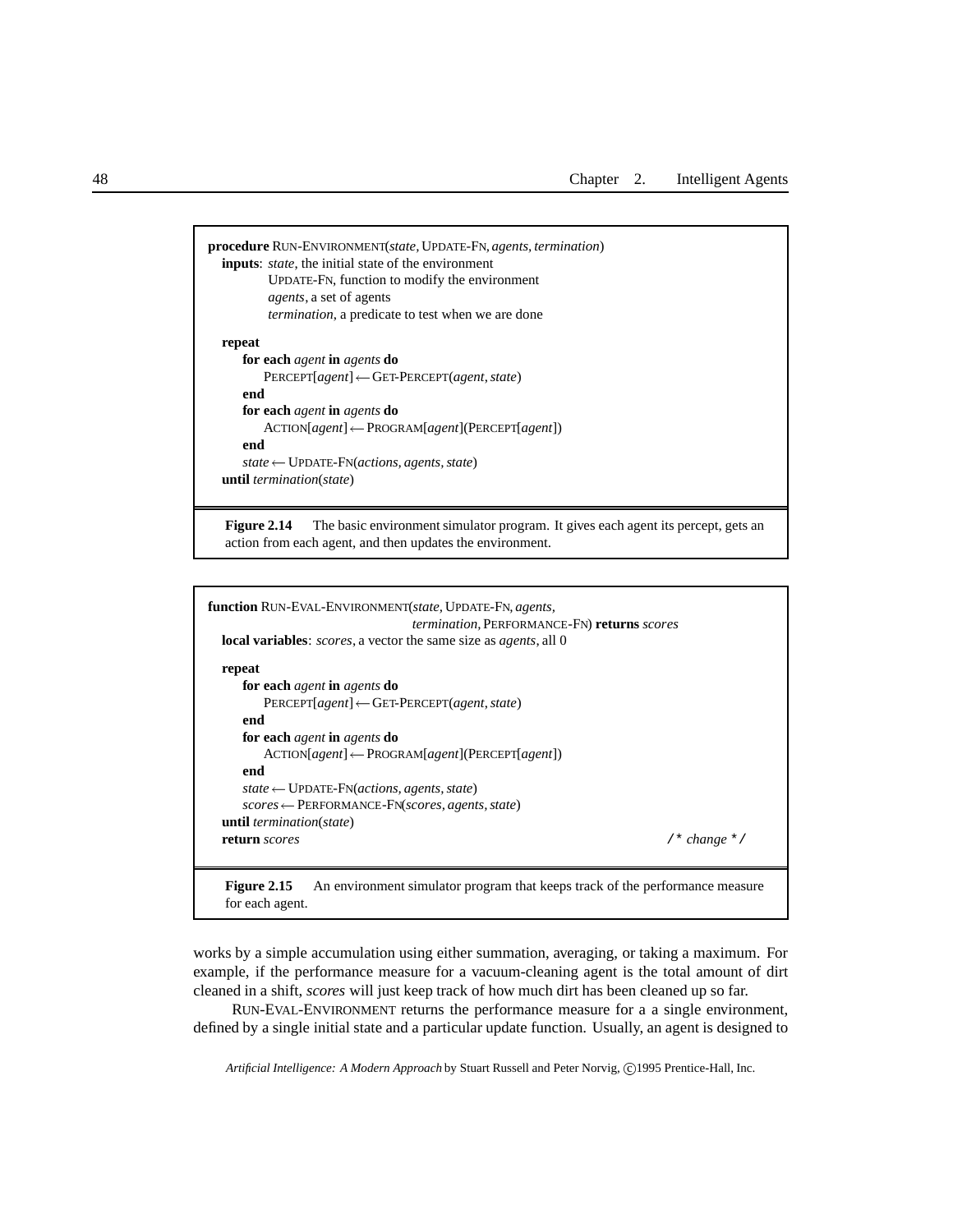ENVIRONMENT<br>CLASS

#### work in an **environment class**, a whole set of different environments. For example, we design a chess program to play against any of a wide collection of human and machine opponents. If we designed it for a single opponent, we might be able to take advantage of specific weaknesses in that opponent, but that would not give us a good program for general play. Strictly speaking, in order to measure the performance of an agent, we need to have an environment generator that selects particular environments (with certain likelihoods) in which to run the agent. We are then interested in the agent's average performance over the environment class. This is fairly straightforward to implement for a simulated environment, and Exercises 2.5 to 2.11 take you through the entire development of an environment and the associated measurement process.

A possible confusion arises between the state variable in the environment simulator and the state variable in the agent itself (see REFLEX-AGENT-WITH-STATE). As a programmer implementing both the environment simulator and the agent, it is tempting to allow the agent to peek at the environment simulator's state variable. This temptation must be resisted at all costs! The agent's version of the state must be constructed from its percepts alone, without access to the complete state information.

#### 2.5 SUMMARY

This chapter has been something of a whirlwind tour of AI, which we have conceived of as the science of agent design. The major points to recall are as follows:

- An **agent** is something that perceives and acts in an environment. We split an agent into an architecture and an agent program.
- An **ideal agent** is one that always takes the action that is expected to maximize its performance measure, given the percept sequence it has seen so far.
- An agent is **autonomous** to the extent thatits action choices depend on its own experience, rather than on knowledge of the environment that has been built-in by the designer.
- An **agent program** maps from a percept to an action, while updating an internal state.
- There exists a variety of basic agent program designs, depending on the kind of information made explicit and used in the decision process. The designs vary in efficiency, compactness, and flexibility. The appropriate design of the agent program depends on the percepts, actions, goals, and environment.
- **Reflex agents** respond immediately to percepts, **goal-based agents** act so that they will achieve their goal(s), and **utility-based agents** try to maximize their own "happiness."
- The process of making decisions by reasoning with knowledge is central to AI and to successful agent design. This means that representing knowledge is important.
- Some environments are more demanding than others. Environments that are inaccessible, nondeterministic, nonepisodic, dynamic, and continuous are the most challenging.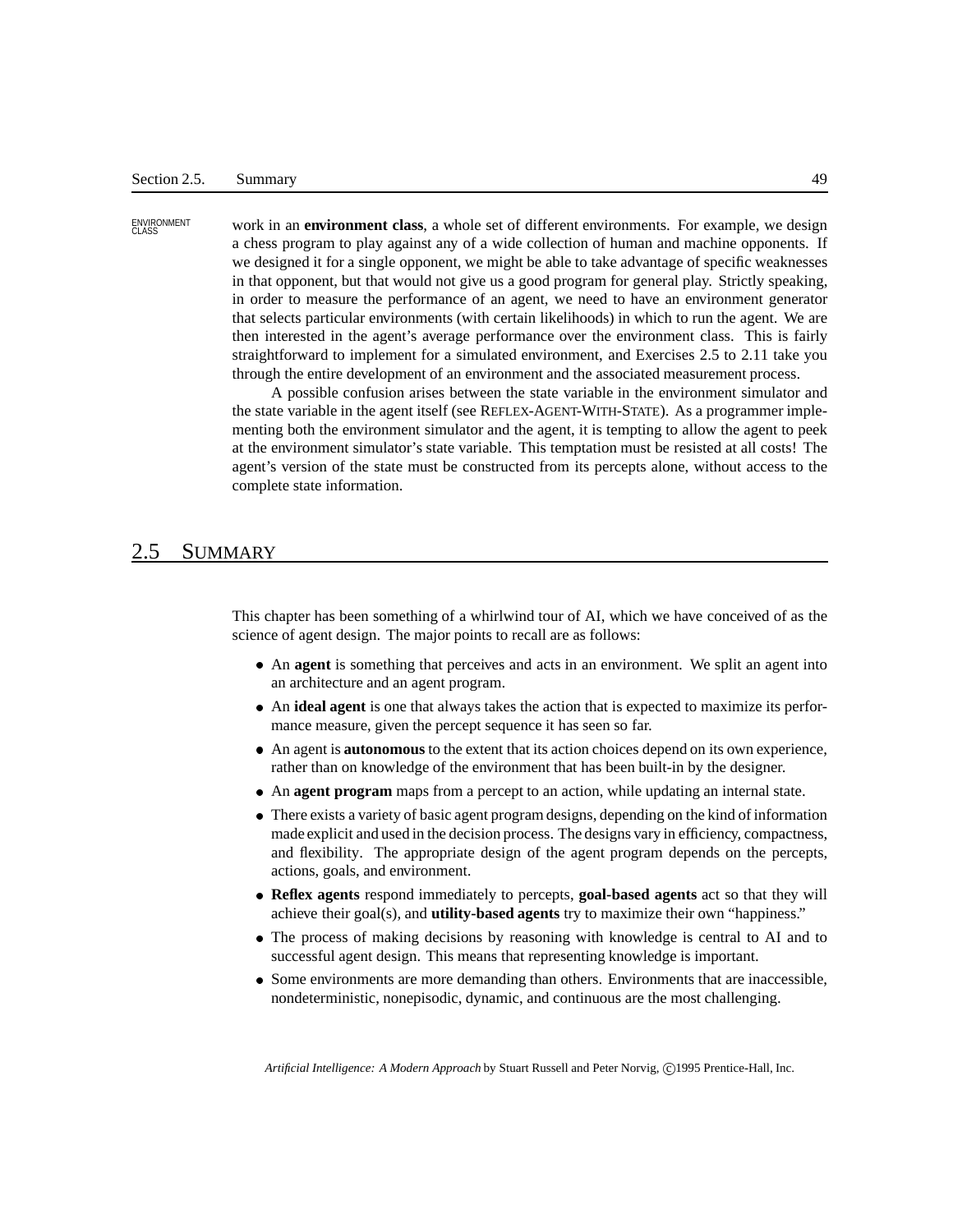#### BIBLIOGRAPHICAL AND HISTORICAL NOTES

The analysis of rational agency as a mapping from percept sequences to actions probably stems ultimately from the effort to identify rational behavior in the realm of economics and other forms of reasoning under uncertainty (covered in later chapters) and from the efforts of psychological behaviorists such as Skinner (1953) to reduce the psychology of organisms strictly to input/output or stimulus/response mappings. The advance from behaviorism to functionalism in psychology, which was at least partly driven by the application of the computer metaphor to agents (Putnam, 1960; Lewis, 1966), introduced the internal state of the agent into the picture. The philosopher Daniel Dennett (1969; 1978b) helped to synthesize these viewpoints into a coherent "intentional stance" toward agents. A high-level, abstract perspective on agency is also taken within the world of AI in (McCarthy and Hayes, 1969). Jon Doyle (1983) proposed that rational agent design is the core of AI, and would remain as its mission while other topics in AI would spin off to form new disciplines. Horvitz *et al.* (1988) specifically suggest the use of rationality conceived as the maximization of expected utility as a basis for AI.

The AI researcher and Nobel-prize-winning economist HerbSimon drew a clear distinction between rationality under resource limitations (procedural rationality) and rationality as making the objectively rational choice (substantive rationality) (Simon, 1958). Cherniak (1986) explores the minimallevel of rationality needed to qualify an entity as an agent. Russell and Wefald (1991) deal explicitly with the possibility of using a variety of agent architectures. *Dung Beetle Ecology* (Hanski and Cambefort, 1991) provides a wealth of interesting information on the behavior of dung beetles.

#### **EXERCISES**

**2.1** What is the difference between a performance measure and a utility function?

**2.2** For each of the environments in Figure 2.3, determine what type of agent architecture is most appropriate (table lookup, simple reflex, goal-based or utility-based).

**2.3** Choose a domain that you are familiar with, and write a PAGE description of an agent for the environment. Characterize the environment as being accessible, deterministic, episodic, static, and continuous or not. What agent architecture is best for this domain?

**2.4** While driving, which is the best policy?

- **a**. Always put your directional blinker on before turning,
- **b**. Never use your blinker,
- **c**. Look in your mirrors and use your blinker only if you observe a car that can observe you?

What kind of reasoning did you need to do to arrive at this policy (logical, goal-based, or utilitybased)? What kind of agent design is necessary to carry out the policy (reflex, goal-based, or utility-based)?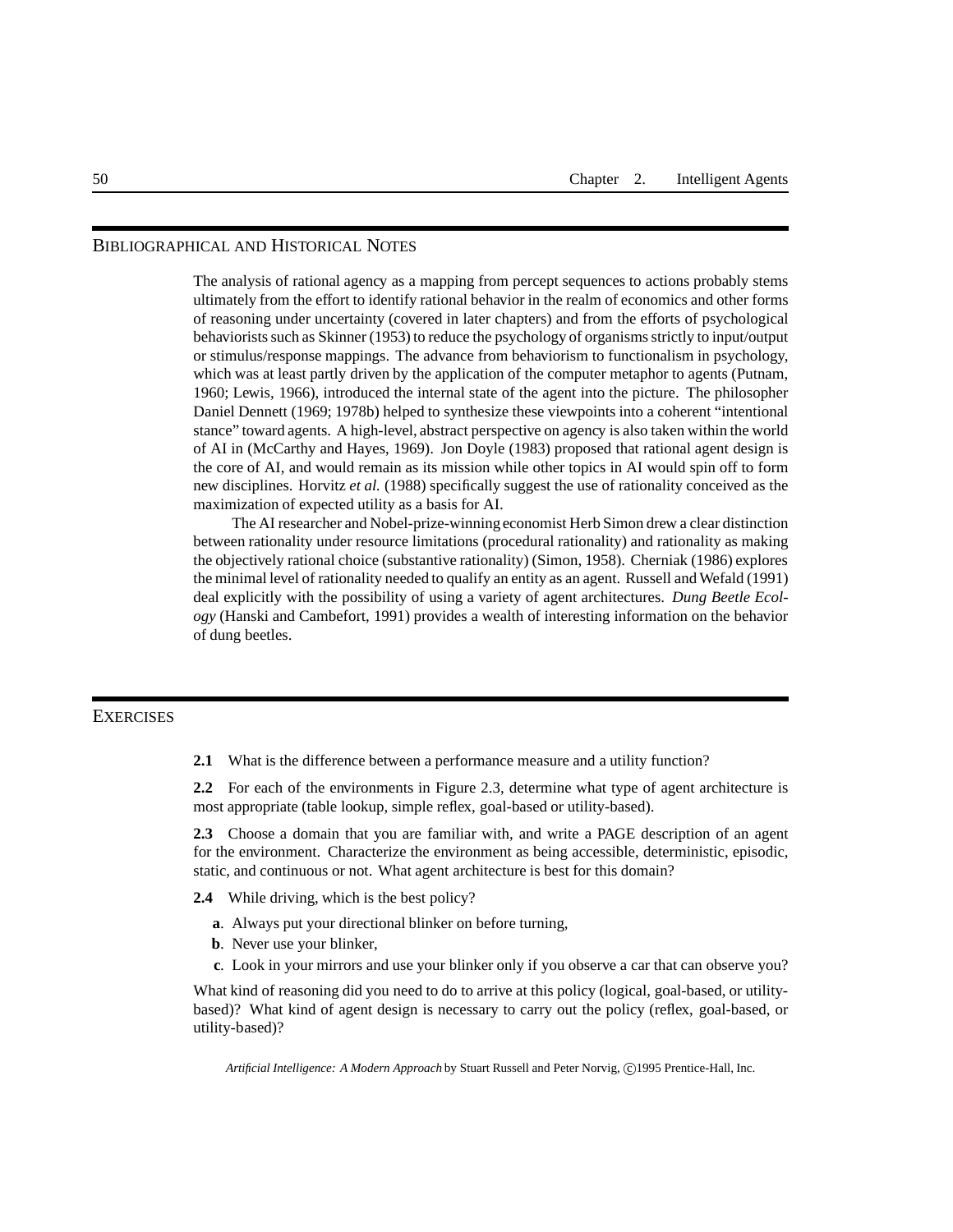## ■■■

The following exercises all concern the implementation of an environment and set of agents in the vacuum-cleaner world.

**2.5** Implement a performance-measuring environment simulator for the vacuum-cleaner world. This world can be described as follows:

- **Percepts**: Each vacuum-cleaner agent gets a three-element percept vector on each turn. The first element, a touch sensor, should be a 1 if the machine has bumped into something and a 0 otherwise. The second comes from a photosensor under the machine, which emits a 1 if there is dirt there and a 0 otherwise. The third comes from an infrared sensor, which emits a 1 when the agent is in its home location, and a 0 otherwise.
- **Actions**: There are five actions available: go forward, turn right by  $90^\circ$ , turn left by  $90^\circ$ , ♦ suck up dirt, and turn off.
- $\Diamond$  **Goals**: The goal for each agent is to clean up and go home. To be precise, the performance measure will be 100 points for each piece of dirt vacuumed up, minus 1 point for each action taken, and minus 1000 points if it is not in the home location when it turns itself off.
- $\Diamond$  **Environment**: The environment consists of a grid of squares. Some squares contain obstacles (walls and furniture) and other squares are open space. Some of the open squares contain dirt. Each "go forward" action moves one square unless there is an obstacle in that square, in which case the agent stays where it is, but the touch sensor goes on. A "suck up dirt" action always cleans up the dirt. A "turn off" command ends the simulation.

We can vary the complexity of the environment along three dimensions:

- $\Diamond$  **Room shape**: In the simplest case, the room is an  $n \times n$  square, for some fixed *n*. We can make it more difficult by changing to a rectangular, L-shaped, or irregularly shaped room, or a series of rooms connected by corridors.
- $\Diamond$  **Furniture**: Placing furniture in the room makes it more complex than an empty room. To the vacuum-cleaning agent, a piece of furniture cannot be distinguished from a wall by perception; both appear as a 1 on the touch sensor.
- $\diamondsuit$  **Dirt placement**: In the simplest case, dirt is distributed uniformly around the room. But it is more realistic for the dirt to predominate in certain locations, such as along a heavily travelled path to the next room, or in front of the couch.

**2.6** Implement a table-lookup agent for the special case of the vacuum-cleaner world consisting of a  $2 \times 2$  grid of open squares, in which at most two squares will contain dirt. The agent starts in the upper left corner, facing to the right. Recall that a table-lookup agent consists of a table of actions indexed by a percept sequence. In this environment, the agent can always complete its task in nine or fewer actions (four moves, three turns, and two suck-ups), so the table only needs entries for percept sequences up to length nine. At each turn, there are eight possible percept vectors, so the table will be of size  $\sum_{i=1}^{9} 8^i = 153,391,688$ . Fortunately, we can cut this down by realizing that the touch sensor and home sensor inputs are not needed; we can arrange so that the agent never bumps into a wall and knows when it has returned home. Then there are only two relevant percept vectors, ?0? and ?1?, and the size of the table is at most  $\sum_{i=1}^{9} 2^i = 1022$ . Run the environment simulator on the table-lookup agent in all possible worlds (how many are there?). Record its performance score for each world and its overall average score.